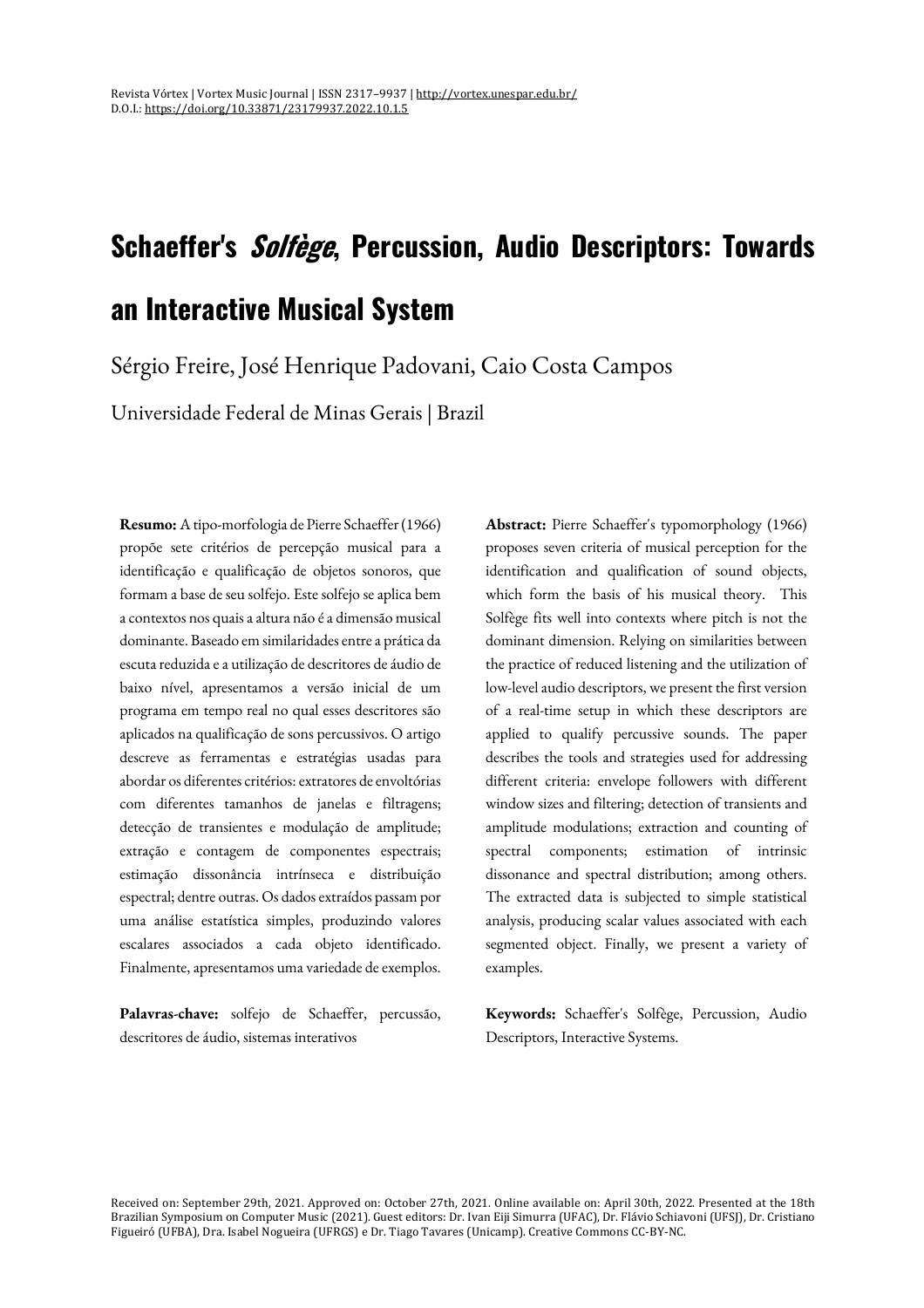he association of audio descriptors with the Schaefferian theory is not rare in recent literature. One can find it in analytical contexts (VALLE, 2015), in the association of acoustic data and subjective labels (GODØY, 2021; BERNARDES; DAVIES; GUEDES, 2015; RICARD, 2004), and automatic sound indexing (PEETERS; DERUTY, 2010). Solomon (SOLOMON, 2016), although not using audio descriptors and not explicitly using this theory, presents a conceptual approach for the classification and association of percussive sounds similar to the one intended here. T

In the last years, we developed a real-time setup in *Max1* to qualify percussive sounds using the Solfège's perceptual criteria, aiming at its application in interactive situations. Our approach uses time and frequency domain representations to tackle the diversity of criteria and sounds. In this paper, we present its first version, tested with diverse sound types. The intention was to build a general framework upon which we could later refine some specific tools. The background assumption is that the practice of reduced listening has similarities with the application of low-level audio descriptors.

The text organizes as follows. First, we present the criteria for musical perception that constitute the Schaefferian *solfège* and discuss the relationship of *reduced listening* and audio descriptors. In the second section, we present the segmentation and preprocessing procedures used in the setup. The description of the implemented tools comes next. Then we discuss the intended correspondences between the criteria and the descriptors. Two sections with examples follow. One set of examples is dedicated to each criterium separately, using a varied database. Two further examples focus on performances on specific instruments, exploring a limited set of pertinent criteria able to identify and classify the different sounds explored in each case. Finally, we present a discussion of the results already achieved and the plans for future work.

## **1. Schaeffer's Solfège and Perceptive Criteria**

Technological mediation tools and practices used since the mid-twentieth century in listening, manipulation, and sound creation processes demanded composers, theorists, and analysts to

<sup>1</sup> https://cycling74.com/products/max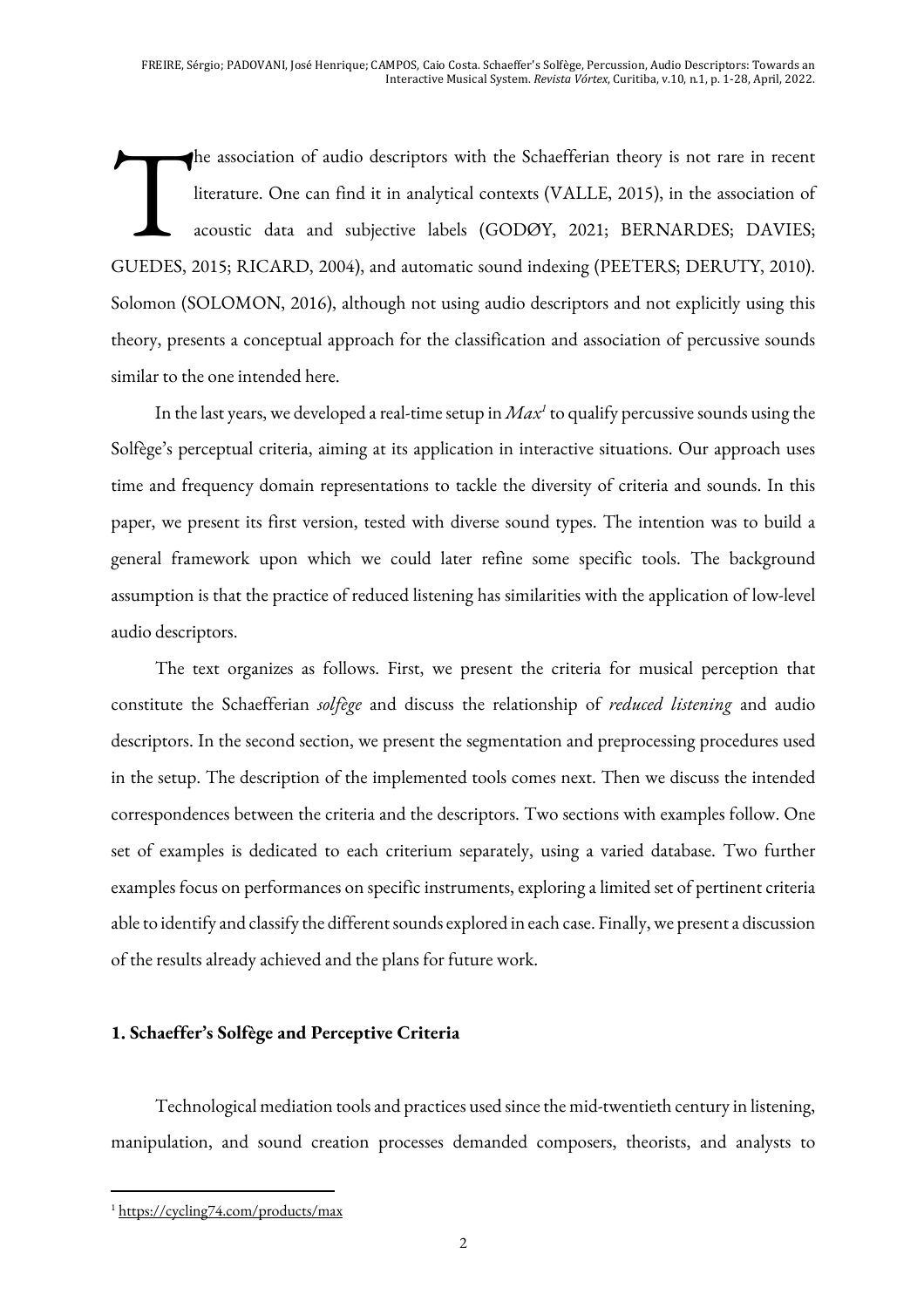elaborate new concepts and methodologies to describe sonic processes. Pierre Schaeffer's *Treatise on Musical Objects* (TOM) (SCHAEFFER, 1966, 2017) is a theoretical landmark in this context. By inverting the traditional notion of *solfège* – associated with the practice of singing intervals and scalar excerpts through the *solmization* of musical notes – Schaeffer proposed, in the sixth chapter of the TOM, a "generalized *solfège*" that could address the complexity of sonic phenomena that only became evident through the technical tools of the electroacoustic studio.

| criterion          | description                                                                                                                                                                                                                                                                                                                                                                                                | perceptual fields                   |
|--------------------|------------------------------------------------------------------------------------------------------------------------------------------------------------------------------------------------------------------------------------------------------------------------------------------------------------------------------------------------------------------------------------------------------------|-------------------------------------|
| mass               | " quality through which sound installs itself (in a somewhat a priori fashion) in<br>the pitch field." (p. 412)                                                                                                                                                                                                                                                                                            | pitches                             |
| dynamic            | "the variation in intensity of this sound in the course of its duration" (p. 33);<br>"its energetic development" [évolution énergétique] (p. 174)                                                                                                                                                                                                                                                          | intensities<br>durations            |
| harmonic<br>timbre | "more or less diffuse halo and more generally the secondary qualities that seem<br>to be associated with mass and enable us to describe it." (p. 412)                                                                                                                                                                                                                                                      | pitches                             |
| melodic<br>profile | "Neumes, although intended to represent variations in a specific source (the<br>voice), can provide us with a model. () Type of sounds deliberately varied in<br>tessitura" (p. 458)                                                                                                                                                                                                                       | pitches<br>intensities<br>durations |
| mass profile       | "The mass profile is made up of all the (perceived) intensities of the various<br>components of the spectrum of a sound." (p. 433)                                                                                                                                                                                                                                                                         | pitches<br>intensities<br>durations |
| grain              | "a microstructure, generally due to sustainment from a bow, a reed, or even a<br>drum roll. This property of sound matter reminds us of the grain of a textile or<br>a mineral. () We find ourselves in a zone where two sensations from the same<br>phenomenon [bassoon reed] merge: the perception of pitch from the beats, and<br>the perception of beats from differentiation of the impacts" (p. 437) | pitches<br>intensities<br>durations |
| allure             | "the more or less regular oscillations that are its hallmark also cause variations<br>in pitch (vibrato in stringed instruments, singers, etc.) and harmonic timbre.<br>We could say that allure is made up of many factors (), the most important of<br>which are associated with the dynamic and pitch of sounds." (p. 438)                                                                              | pitches<br>intensities<br>durations |

TABLE 1 – Schaeffer's descriptions of typomorphological criteria and the related perceptual fields

Source: SCHAEFFER (2017, p. 412; 33; 174; 412; 458; 433; 437; 438)

To furnish means to his proposal of describing perceptual aspects of sound phenomena – despite any referential or causal events such as physical or instrumental factors that may have generated them – Schaeffer proposes, borrowing the Husserlian concept of *epochè*, a *reduced listening*. By this term, the author refers to a conscious attempt to scrutinize the attributes of sound objects by taking into account the three-dimensional perceptual space of *pitches*, *durations*, and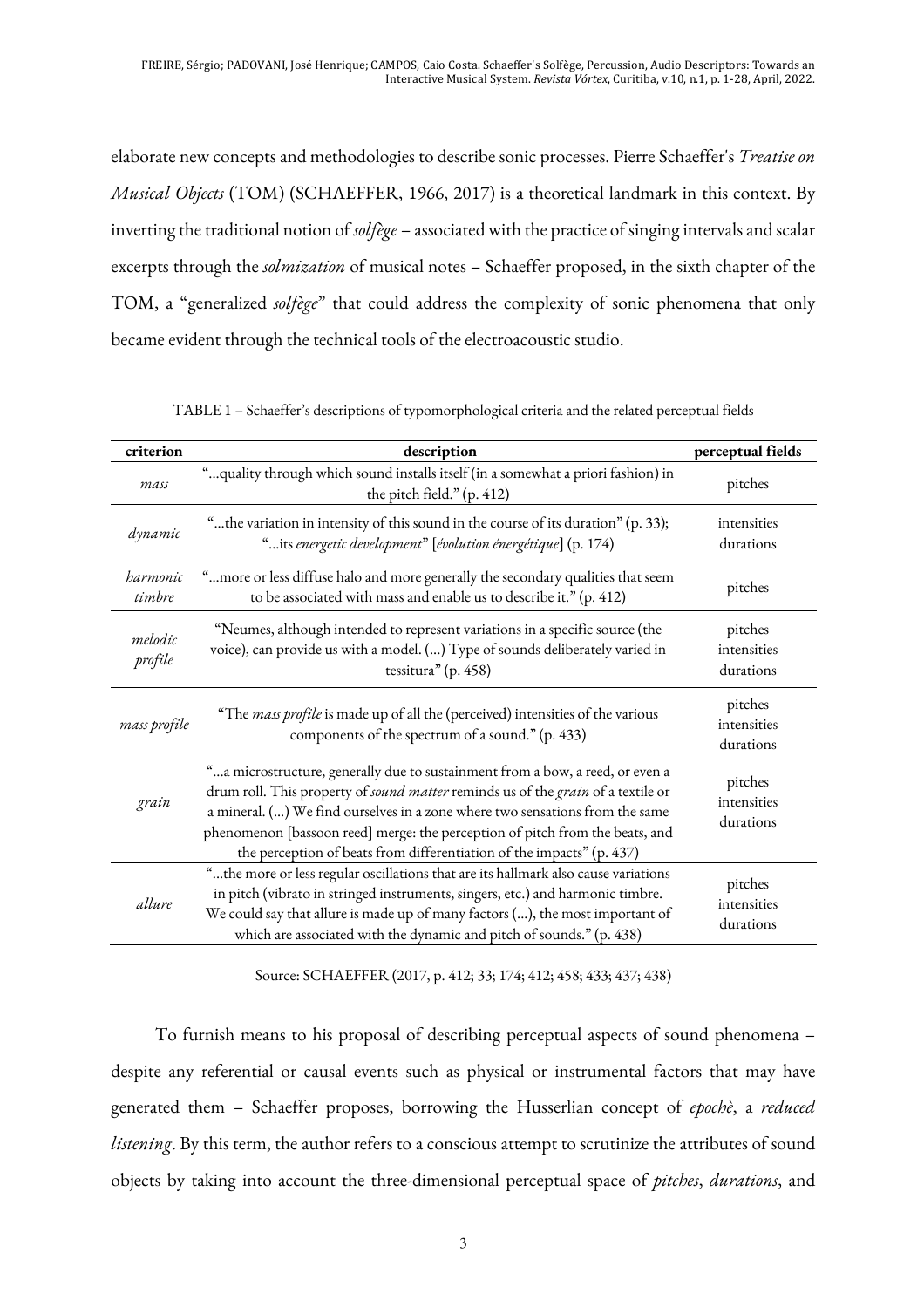*intensities*. To enable a more detailed description of sounds in these dimensions, Schaeffer proposes seven typomorphological criteria: *mass*, *dynamic*, *harmonic timbre*, *melodic profile*, *mass profile*, *grain*, and *allure*.

The seven typomorphological criteria proposed by Schaeffer allow him to build a methodological framework to evaluate audible characteristics of sound objects with the help of categories like *types*, *classes*, *genres*, and *species*. The TOM summarizes this method in the TARSOM (SCHAEFFER, 1966, p. 584–587, 2017, p. 464–467), a *Summary Diagram* that outlines the analytical concepts developed by the author. Thus, while the first three columns of this table – *types*, *classes*, and *genres* – relate the criteria (7 rows), respectively, to *typology*, *morphology*, and *characterology*, the following six seek to draw connections between these seven morphological criteria and the perceptual dimensions of *pitches*, *intensities*, and *durations*, employing the *site*/*calibre* binomial (two columns per perceptual field).

As Michel Chion clarifies (section 25, on the perceptual field, in CHION, 1983), each criterion has a more evident relationship with one or more of these perceptual fields. In Table 1, we present the morphological criteria proposed by Schaeffer. In the description column of the table, we have included excerpts from the English translation of TOM where Pierre Schaeffer outlines general observations about which aspects of sonic phenomena are addressed by each criterion.

More than half a century after the publication of the TOM, one can question the theoretical consistency and the pragmatic objectivity of reduced listening. For instance, Di Scipio remarks that the concept of *reduced listening* is technologically circumscribed, ignoring the very audible traces of electroacoustic tools that enable us to focus on the 'sound itself' (DI SCIPIO, 2015). Soddel, on the other hand, emphasizes the subjective processes of listening that cannot be ignored by any alleged "suspension of judgment" advocated by the Husserlian *époche* and by the Schaefferian *reduced listening* (SODDELL, 2020):

> …my compositional practice instead considers how the reduced space of acousmatic sound might become a mirror into the mind, where the psychological perception of the abstracted sound material can reflect something about the listening self, and its interaction with the external world. (SODDELL, 2020, p. 347)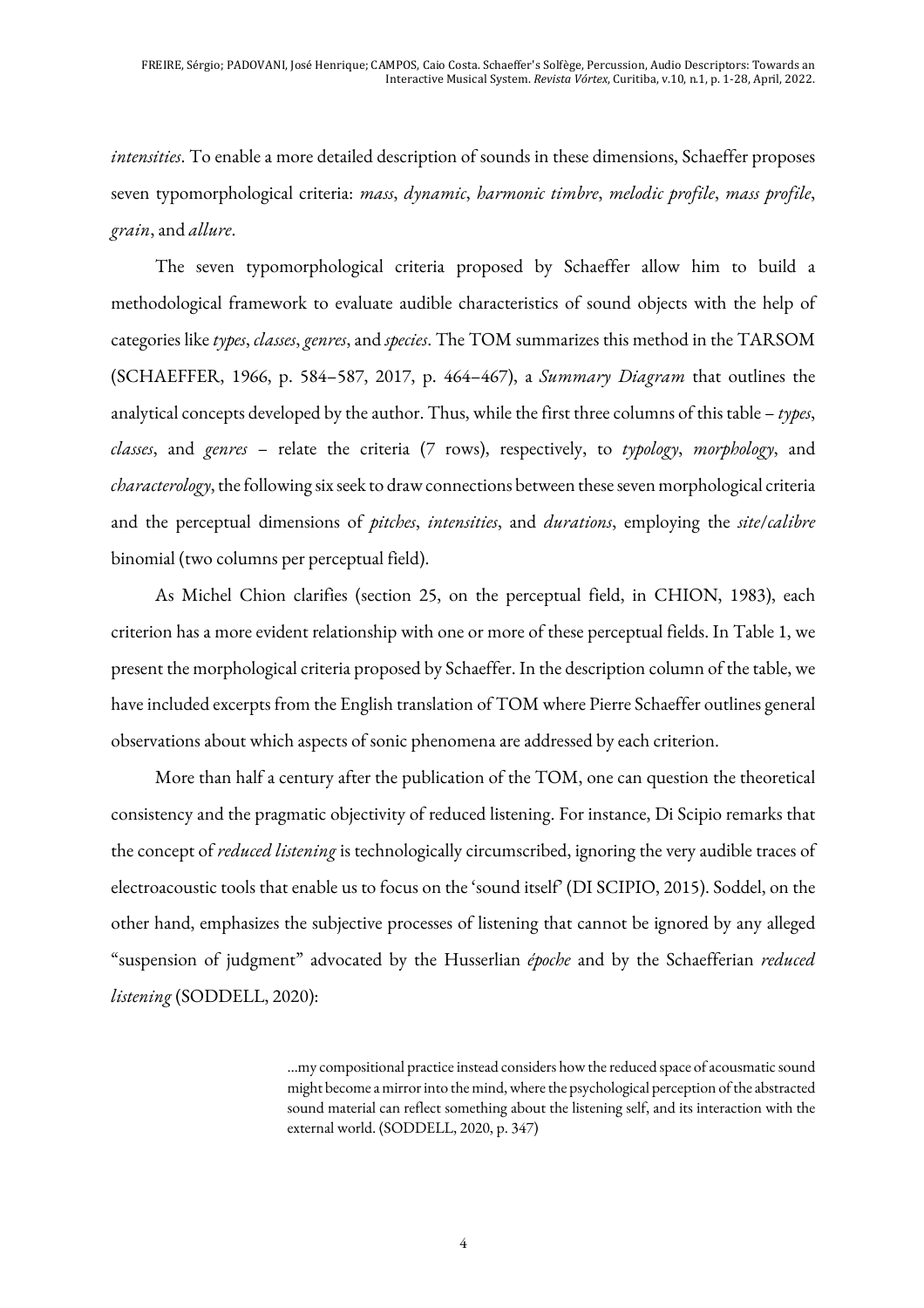Despite these legitimate objections, the relevance of the listening attitude proposed by Schaeffer lies in the fact that his project of a "*generalized solfège*" has been successful in providing a rich theoretical framework that makes it possible to describe different features, behaviors, and qualities of sound objects according to morphological criteria and perceptual dimensions. By providing conceptual tools and a methodological outline to understand aspects of sound phenomena until then little systematized, it can be said that Schaeffer makes possible the formulation of a new approach to the understanding of the sound universe that overcomes the insufficiencies of both the traditional music theory and of a purely physical and acoustic approach to sound processes.

In this sense, it is important to underline the nature of the work proposed here, especially considering Schaeffer's well-founded warnings regarding the differences between the study of sound objects using perceptual-sensory criteria, on the one hand, and physical-acoustic analysis of audio signals, on the other hand. Despite the differences between perceptual and signal-based evaluation, description, and categorization of sounds, our work is motivated by a common trait of audio descriptors and the Schaefferian solfège: both focus on intrinsic qualities of sound phenomena, seeking to discriminate particular characteristics based on specific criteria, dimensions, or parameters.

It is possible to characterize a large set of computational audio tools as responses to the demands and challenges of a research/artistic field named *machine listening*. In this work, we associate the core intention of *reduced listening* (the perception of the form and matter of sounds, regardless of their meaning or source) with the employment of low-level audio descriptors, which intend to highlight similar features. In different sections of the TOM, Schaeffer expresses his skepticism concerning a physical-acoustic explanation of the auditory experience. Even with the development of new tools in the last 60 years, we believe this distance still prevails. Nevertheless, Schaeffer even recommends using technological aids for some specific tasks:

> It is perhaps disconcerting to see us, after so many warnings, recommending the use of the bathygraph and the Sonagraph to describe a piece of music. We have taken the precaution of pointing out in the third part of this work the usefulness and the limitations of this: while machines work in accordance with their scientific logic, the musician's activity is divided between sound and the musical. As soon as notation and, even more, the score come into the equation in electronic musics, these three levels of analysis are very clearly needed. (...) On the physical level the bathygraph and the Sonagraph give two graphs of the *signal* in *real-time*: its projection on the dynamic and the harmonic plane. Of course, these lines are not very intelligible because perceptions of sound differ so much (by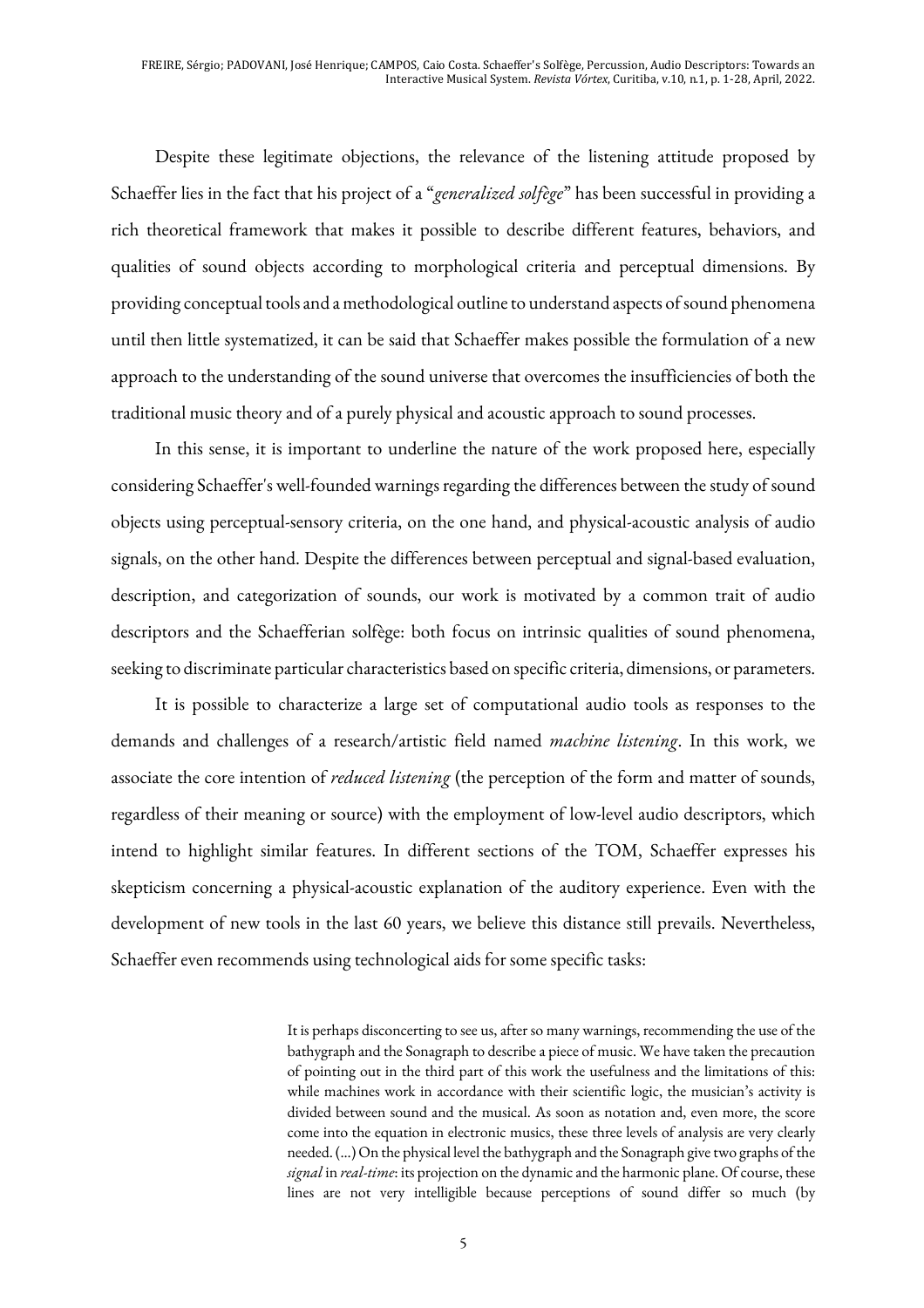anamorphosis) from the signal on the printout. But for giving a rough organization of events these two printouts will save hundreds of hours of painstaking, often impossible and probably premature, work. It is a silent but precise temporal map. (SCHAEFFER, 2017, p. 556–557)

Thus, our research does not aim to make a rough equivalence between the Schaefferian criteria and digital signal analysis processes related to audio descriptors. Rather, it has the practical purpose of bringing together Schaeffer's elaborate theoretical-methodological contributions and the real-time digital signal processing and analysis technologies that have only recently become available in artistic and academic practices related to computer music and interactive music systems.

### **2. Pre-processing and Segmentation**

Defining the adequate sound portion to be analyzed in a real-time setup is crucial for working with reliable data. In our program, the inputs are audio streams delivered by microphones, pickups, or mixers, presenting diverse background noise and dynamic ranges. It is not difficult to control background noise by observing the input amplitude during a "silent" period. On the other hand, the dynamic range poses some challenges, like the leakage from other sources (including sounds coming from loudspeakers). We decided to set a maximal dynamic range of 40 dB, which can cover the range of the majority of instruments but may cut off earlier some long resonances (GIESELER; LOMBARDI; WEYER, 1985). In the development phase, we decided to use a set of pre-recorded sounds, which offers not only variety but also repeatability, two relevant factors for building and refining tools. The sound selection depicted in Table 3 was based on Schaefferian typology. These sounds become real-time inputs to the setup, running with a sampling frequency of 48 kHz. We also present examples with specific instruments: a series of contrasting strokes on a tom-tom, and a rhythmic pattern played on a pandeiro<sup>2</sup>.

Portions to be analyzed are segmented between onset and offset points. A new segmentation clue may occur before the offset; in these cases, this clue determines the offset of the last event and the onset of the present one, which is qualified as "slurred". We can also "force" an offset, in cases

<sup>&</sup>lt;sup>2</sup> The sound files used in this study are available in the following link: https://musica.ufmg.br/lapis/?page\_id=1188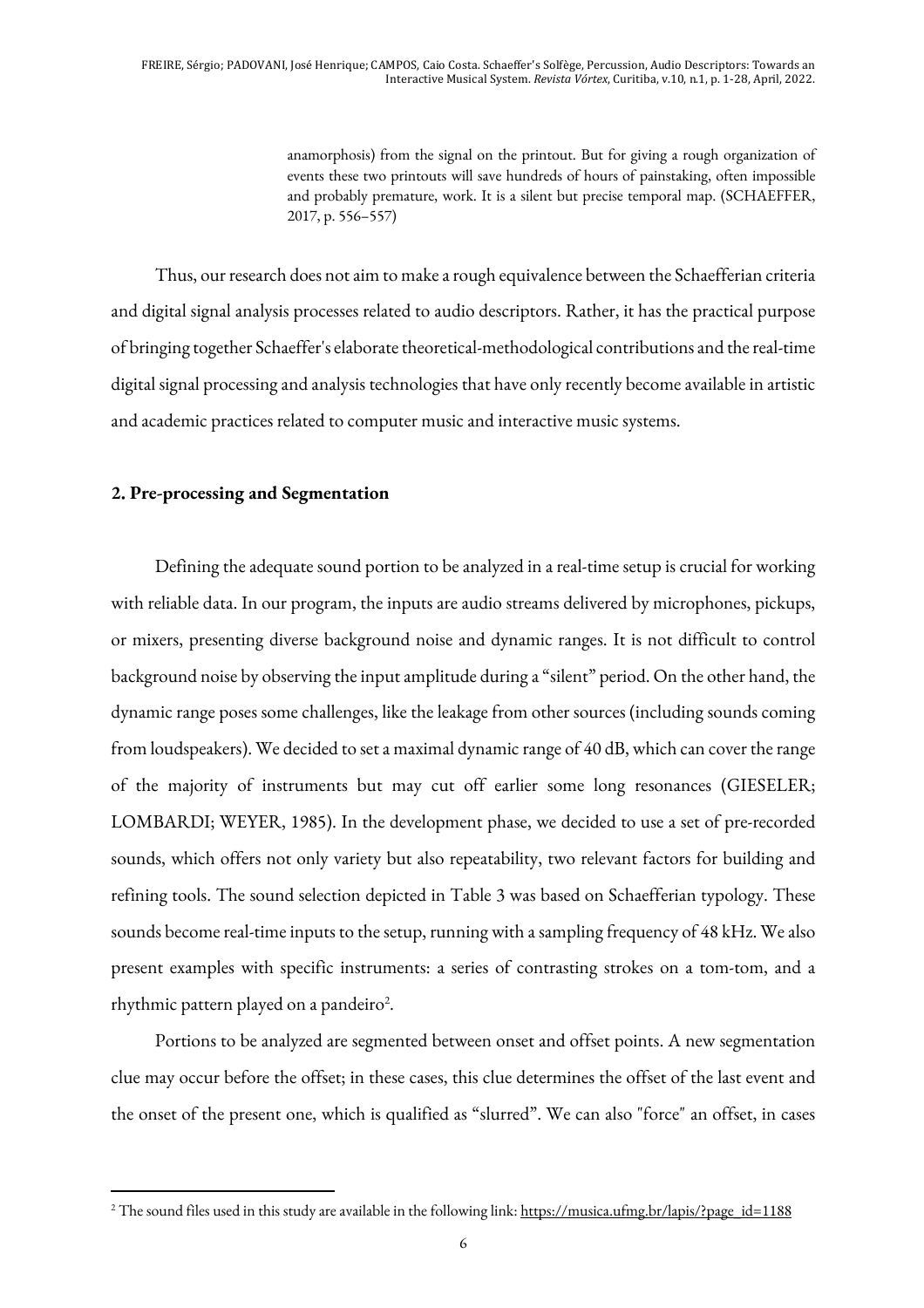where the most relevant information is concentred in the attack phase, such as percussion-resonance types. For this task, we may set a delay interval after the onset, or a decay threshold.

The detection of onsets and offsets relies on the comparison of a dynamic envelope with two thresholds, 6 dB and 3 dB, respectively, above the background noise level. This envelope is an RMS curve estimated with a short window size – 256 points – and a hop size of 64. We will refer to this curve as *rms256:4,* and use a similar notation for other envelopes. The implementation uses [gen˜] routines, which employ native audio signal processing and offer more efficiency and precision. A low-pass filter (a single one-pole filter, with a -6 dB per octave attenuation) smoothens these envelopes, and we use different cutoff frequencies depending on the purpose. The detection of onsets and offsets employs a cutoff frequency of 4 Hz. The same setting applies to the detection of the end of an attack (in this case, the input signal may pass through a filter before the estimation of the envelope). Routines dedicated to attack profiles and iterative grains use the same envelope with a cutoff frequency of 30 Hz. The attack profiles are expressed by a control-rate version of this curve. We also use an *rms2048:4* curve, low-pass filtered at 10Hz, for the global dynamic envelope and the detection of allures. Other processes use spectral peaks values estimated by the [sigmund˜] object (PUCKETTE; APEL; ZICARELLI, 1998), using the same window and hop sizes.

#### **3. Implemented Tools**

This section presents the tools developed so far, divided into different sub-sections. We use the usual division between time and frequency domain representations for the tools' classification. Most of them generate time-varying curves; a few deliver instantaneous information (onset, offset, end of the first plateau, peak of an allure, presence of an iterative grain). The curves go through simple statistical analysis just after the offset. There is also a dedicated sub-section for profiles and another for the implemented visualization tools.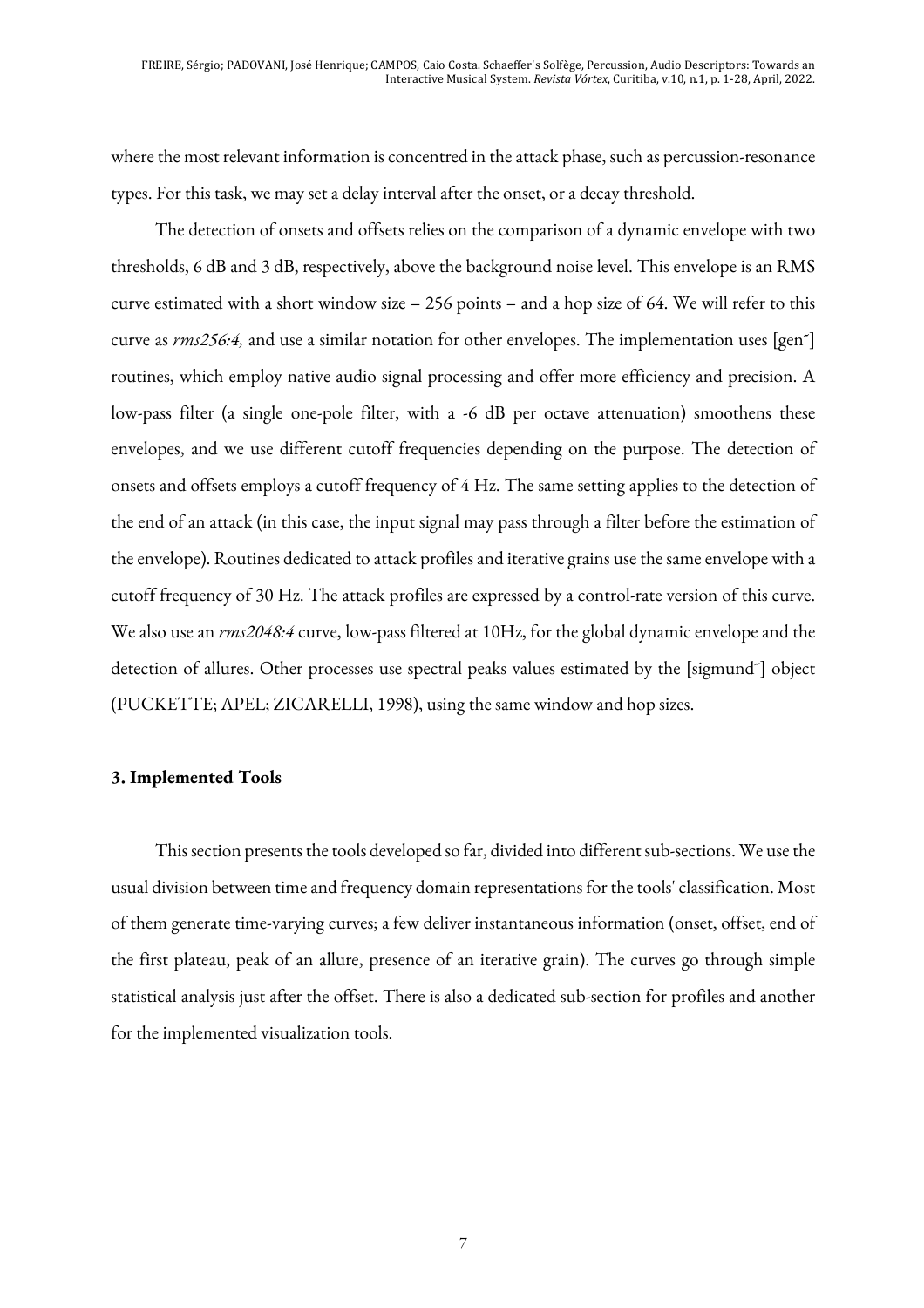#### **3.1 Time Domain Low-level Descriptors**

Duration is a simple attribute, whose value is the time interval (in ms) between onset and offset. The estimation of onsets and offsets was described in Section 2. The dynamic profile is the portion of the *rms2048:4* curve between onset and offset. The dynamic level is a simple feature, represented by the mean value and standard deviation of the same curve. For most sounds produced by a sharp attack followed by a resonance, the perception of loudness is defined by its initial portion, regardless of the duration of the resonance. Therefore, a simple mean value of the envelope of the entire sound would be meaningless. In such cases, it is advisable to use a forced offset. Even if we try to improve the correspondence between dynamic levels and perceptual attributes by observing the total duration and spectral region, it is necessary to remember Schaeffer's words: "For sounds with unremarkable mass and profile this dynamic field is almost unknown." (SCHAEFFER, 2017, p. 432)

FIGURE 1 – Attack profiles of nine sounds. The blue and gray curves derive from rms256:4 estimations; the latter is calculated from a filtered audio. The red line indicates the first plateau. The gender of the attack profiles are indicated between parentheses. For comparison purposes, all curves use the same set of parameters.

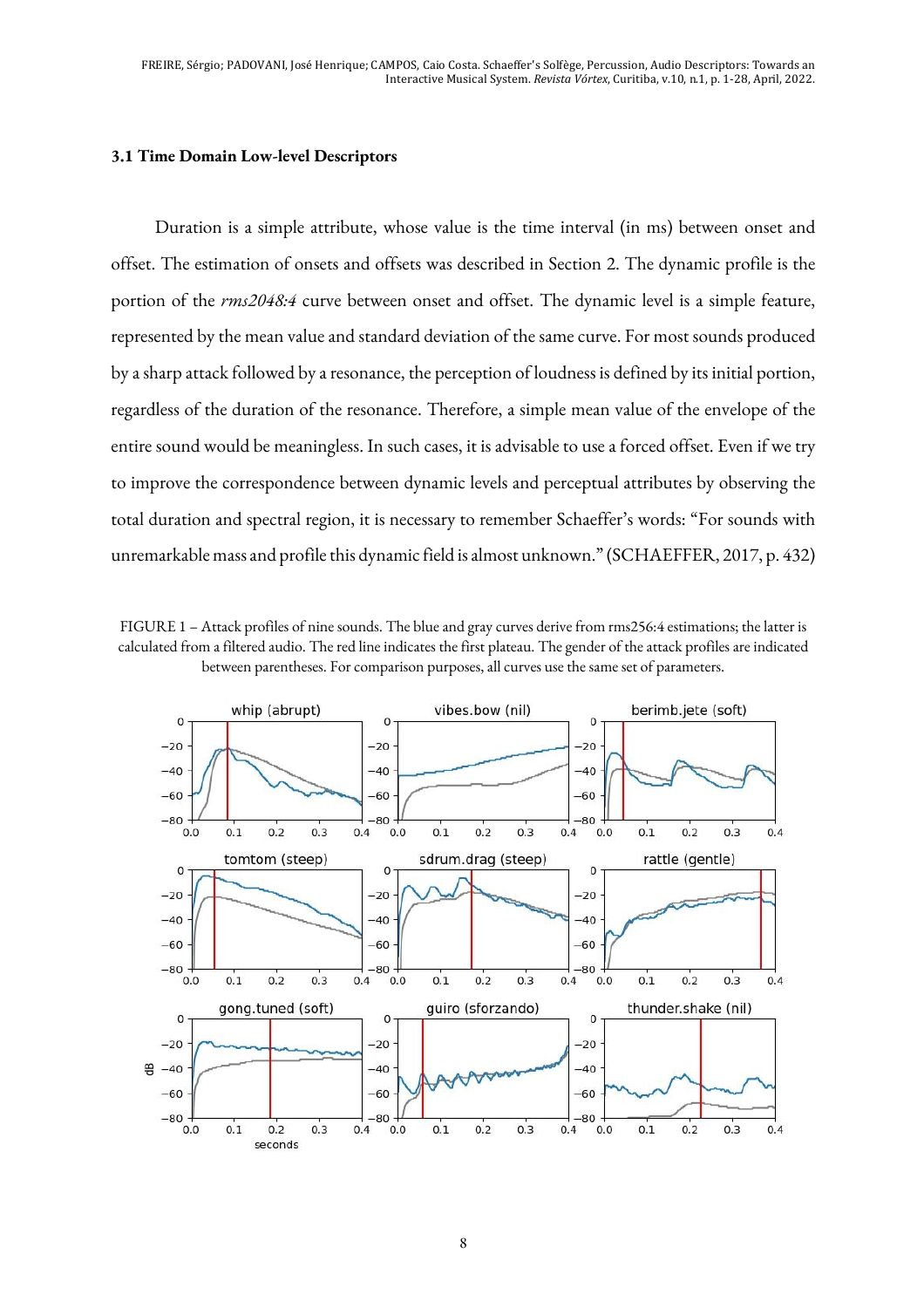Schaeffer has stressed the importance of the attack for some sound typologies and the perception of durations. In the case of percussive sounds, this is a primordial characteristic. Therefore, we prefer to analyze the entire attack profile, which may last up to 400 ms, instead of stopping at the point usually called the "end of attack" (PEETERS, G. *et al.*, 2011). For the same reason, this point will be called the "attack first plateau". We define the "first plateau" as the moment when the derivative of the low-pass filtered audio-rate *rms256:4* curve from the (possibly filtered) input audio stream comes near (or cross) to zero, just after having surpassed a predetermined positive threshold. We call the ratio between the amplitude difference and the time interval that occurs between the onset and the first plateau as **FPSlope**. Since we prefer to consider multiple fast strokes (such as flans, drags, ricochets) as belonging to the same profile, a value of 150 ms stays as the reattack threshold. Depending on the settings (filtering and thresholds), the algorithm may not detect soft attacks<sup>3</sup>. On the other hand, some iterative sustainments are considered single allured sound objects, even when the distance between peaks exceeds the given threshold.

The attack profile curve also provides worthy data to complete analysis of short sounds (up to 400 ms) – or sounds characterized mainly by this portion – since it has a time resolution eight times greater than the remaining descriptors. Figure 1 depicts the attack profiles of nine percussive sounds with varied characteristics.

#### **3.1.1** *Allures*

As practically any sound event with mechanical origins presents small fluctuations in its envelope, it is necessary to define a minimum threshold for the occurrence of a noticeable allure. In our setup, this threshold is a value expressed in dB (3 dB by default). The detection of allures and related features uses a control-rate version of the *rms2048:4* curve of the input stream, expressed in dBFS. The sign change of the derivative of the signal (crossing a tiny region around zero) is indicative of a possible peak or trough, which may be validated if the difference between the present peak and the last trough (and vice-versa) exceeds the chosen threshold. The estimated descriptors are: (1)

<sup>3</sup>These parameters (filtering, reattack time, and sharpness) help to redefine the fluids limits between the *context*("whether the criteria are artificially put into a structure...") and the *contexture* ("...or naturally form a structure") of percussive sounds in diverse situations. (SCHAEFFER, 2017, p. 402)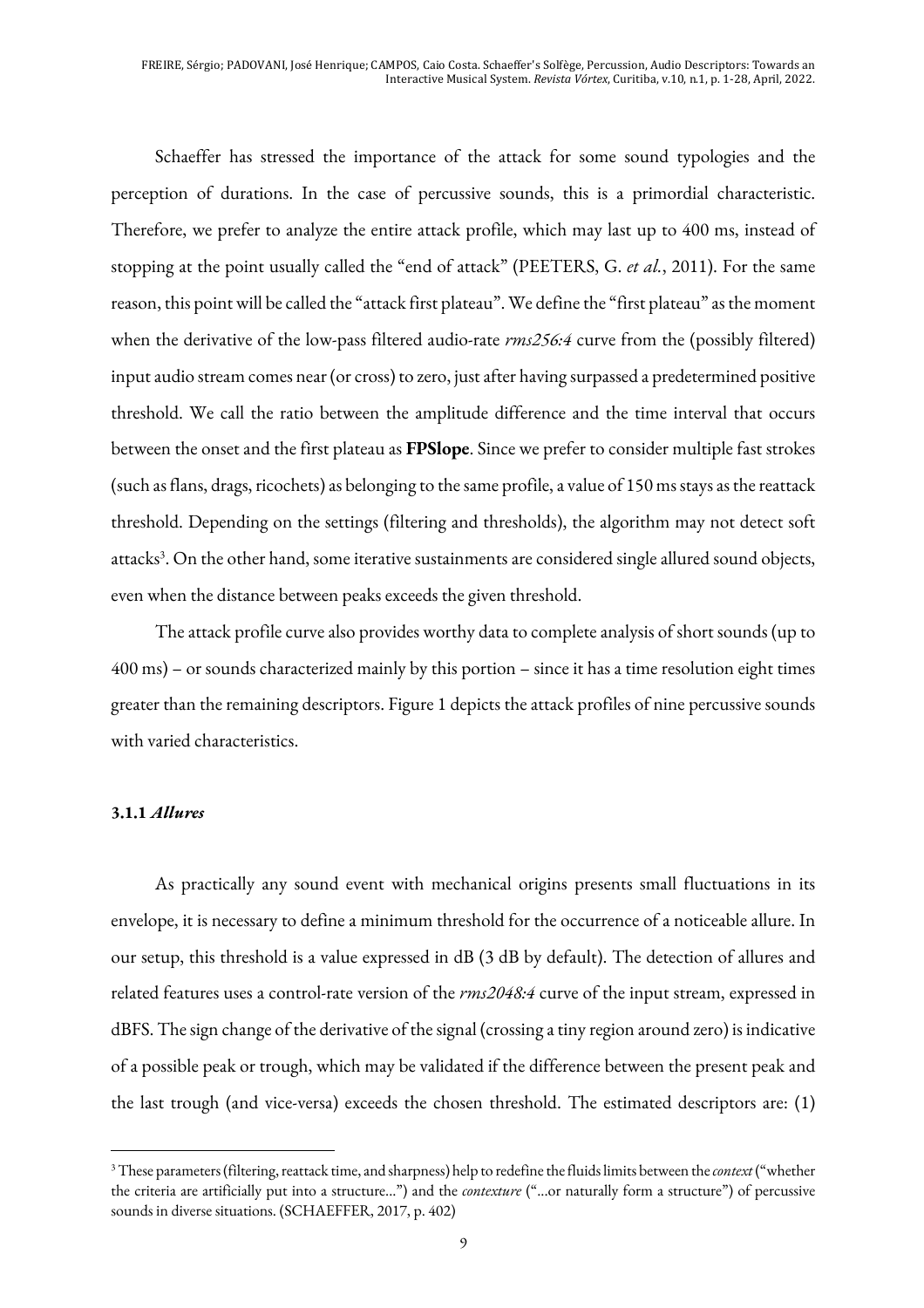number of occurrences; (2) mean value and standard deviation of the (a) difference of intensity between peaks and troughs; (b) time interval between successive peaks; (c) proportion between peak/trough and trough/peak intervals (symmetry); and (d) maximal value of the derivative in each inflection (spikiness). For a rough estimation of the distribution of peaks through the duration of the entire sound, their temporal centroid and spread are also calculated (in a time series filled with zeros, we insert the value 1 for each detected peak).

We have chosen to detect allures by inspection of the temporal envelope, since it is mostly related to the sustainment of the form of the sound (on the other hand, the grain criterium relates to the concrete pole of the sustainment of mass). But a similar analysis should be also effected on other descriptors curves, following Schaeffer's argument: "Allures, as we can see, are more like dynamic than mass criteria. Nevertheless, allure is not only a dynamic criterion; the more or less regular oscillations that are its hallmark also cause variations in pitch (vibrato in stringed instruments, singers, etc.) and harmonic timbre." (SCHAEFFER, 2017, p. 438) Allure is thought to be the main perceptive criteria when deciding over "the energetic agent's way of being" (*idem*): mechanical, living, natural.

#### **3.1.2 Grains**

We use two different algorithms for the estimation of the presence and quality of grains in the audio stream, one linked to iteration, the other to resonance and friction types. These last two types are treated jointly under the term tiny grains. For iterative grains, we use the derivative of an *rms256:4* audio-rate curve low-pass filtered at 30 Hz. This signal goes through a Schmitt trigger (with thresholds -0.01 and 0.01). When its value goes below the lower limit, there is an indication of a possible grain, which is confirmed if the time interval between two occurrences has a value below 75 ms. The grain amplitude correlates with the difference between the peaks and troughs of the RMS curve in the same time interval. The estimated descriptors are (1) number of iterative grains; (2) instants of occurrence; (3) mean value and standard deviation of (a) grain amplitudes; (b) time interval between successive peaks.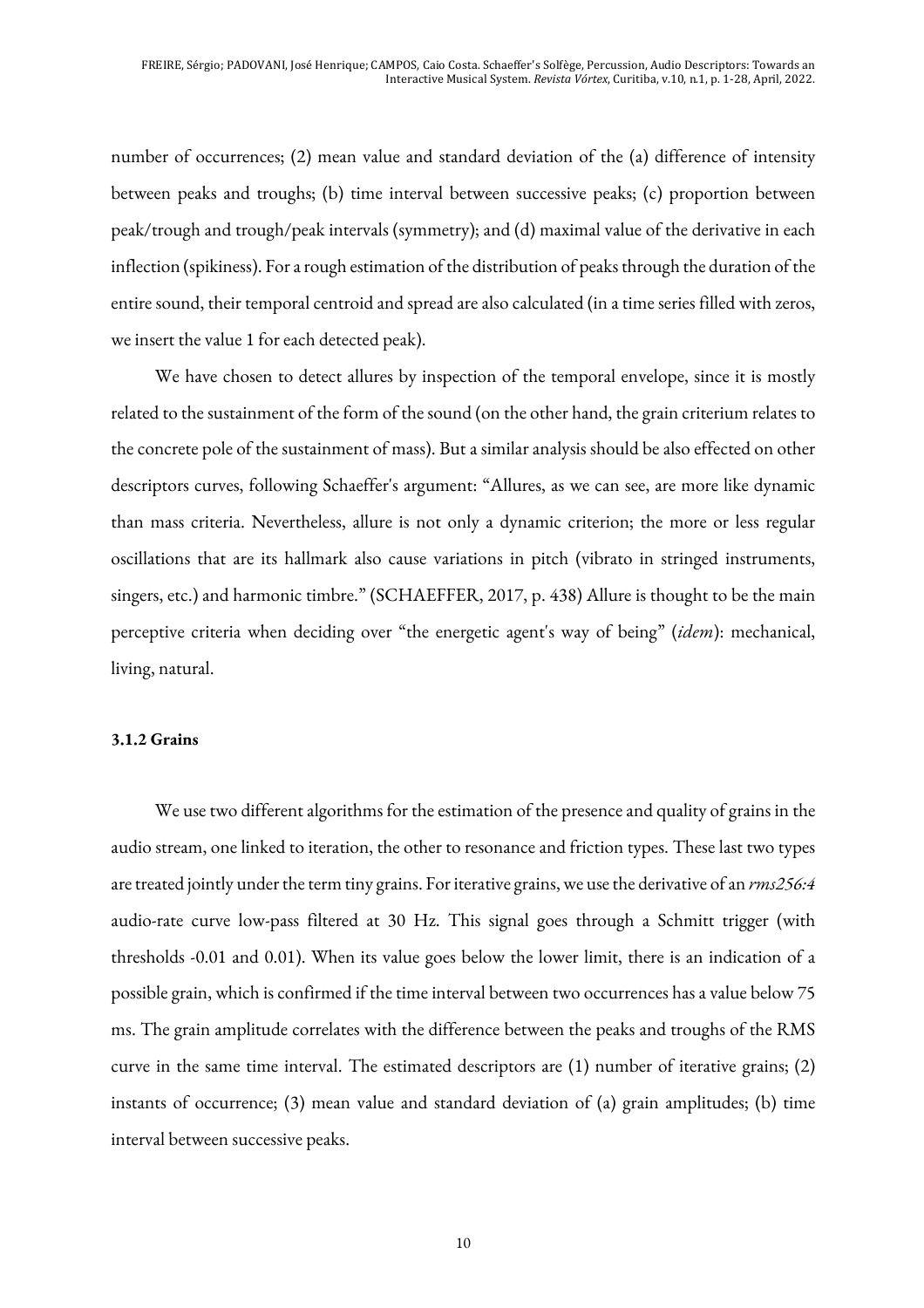The estimation of tiny grains is done on the proper audio stream, or better, on its derivative. We assume that a granular signal will change directions more often than a smooth one. Although it may be objected that signals with higher frequencies will also bend more often–and with a larger difference between samples, due to the sampling resolution–, our experience has shown that in the realm of percussive sounds the granular influence is stronger than the register<sup>4</sup>. This descriptor generates two curves, one with the number of grains in every 512 samples, another with the mean value of the amplitudes of the detected bends<sup>5</sup>. An alternative would be the use of the spectral modeling synthesis (SMS), an algorithm proposed by Serra and Smith (SERRA; SMITH, 1990) to separate between deterministic and residual parts of a signal, using a frequency domain representation. However, as it presupposes the existence of a fundamental frequency, it does not adequately apply to most percussive sounds.

#### **3.2 Frequency Domain Low-level Descriptors**

This set of descriptors employs the spectral peaks estimation algorithm used by the [sigmund<sup>~</sup>] object, with the following parameters: analysis size of 2048 points; hop size of 512 points; 20 peaks; outputs (peaks, envelope, and pitch). These outputs are also controlled by the onset and offset descriptors described above and have a refresh rate of 10.67 ms with a sampling frequency of 48 kHz. For each frame analysis, we calculate the following descriptors.

**Pct50** and **pct80** (number of peaks for energy percentiles 50% and 80%). According to Parseval's theorem, the energy of a time signal equals the sum of the energy of the absolute values of its frequency components. Applying this principle to [sigmund˜] outputs (peaks and envelope), it is possible to estimate the number of peaks needed to obtain the 50% (-3 dB) and the 80% (-1 dB) energy percentiles. The descriptor outputs two curves with the estimated number of peaks. For sounds with a more continuous spectral distribution, 20 peaks may not reach the chosen percentiles. In such cases, the output will be 20 peaks, and further information is obtained through the next descriptor.

<sup>4</sup> A few examples: sine waves with frequency of 100 Hz (2 grains), 1000 Hz (21 grains), 10 kHz (213 grains), pink noise (ca. 300 grains) and white noise (ca. 350 grains).

<sup>&</sup>lt;sup>5</sup> In Figure 3 it is possible to observe that this descriptor may work well as an auxiliary means for onset detection in the pandeiro case.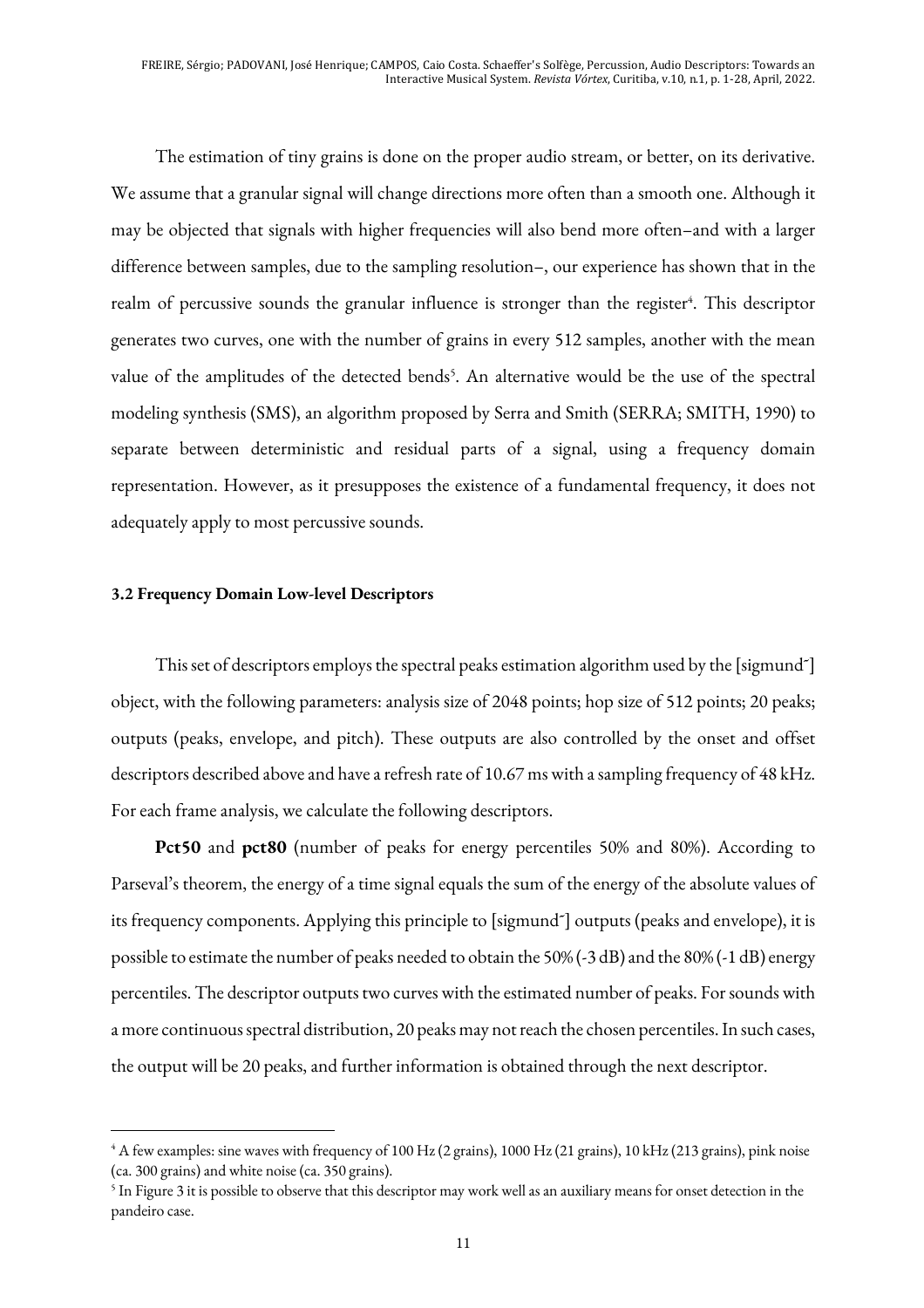**20P/total** (percentage of sound energy represented by up to 20 peaks) estimates the amount of energy represented by the set of peaks calculated for each analysis frame and ranges between 0 and 1. The descriptor, along with the last one, helps differentiate sounds between the classes tonic and node (see Section 5).

**MPP** (most prominent peak) is a very simple descriptor, represented by the curve formed by the values (expressed in Midicents) of the peaks with the largest amplitude in each analysis frame.

**Estimated fundamental frequency**. The object [sigmund˜] outputs a value in Midicents for frames considered to bear a fundamental frequency and the value -1500 for unpitched frames. Our descriptor outputs a scalar (ratio of pitched to total frames– unpitched/total), a curve with all numbers, in which -1500 is substituted by 1, another curve with only the pitched values, and a third with 1 for pitched, and 0 for unpitched frames<sup>6</sup>.

**Intrinsic dissonance**. The estimation of the intrinsic dissonance uses an implementation of the algorithm developed by Sethares (2005), using the frequency and amplitude values delivered by the [sigmund~] analysis. As he prescribes the use of SPL pressure values, we used 0.00001 for the minimal audible reference.

**SC** (spectral centroid). We use a [gen<sup>~</sup>] routine delivered with the *Max* program since its version 6 for the estimation of the spectral centroid. Instead of using a nominal value in Hz, we use values in Midicents, which define a scale ranging from 15.5 to 155 in the audible range.

 $\Delta$  **peaks** (interval between the lowest and highest peaks). For each frame, we calculate the difference between the highest and the lowest estimated peaks, which is also expressed in Midicents.

**Spectral region**. The starting point for the definition of a region is a rough division of the audible spectrum in three ranges. The first three octaves (20–160 Hz) define the low range, the four intermediate octaves (160–2,560 Hz) the medium range, and the last three octaves (2,560–20,000 Hz) the high range. We estimate the energy carried by the peaks in each analysis frame for each of these ranges. If none of these ranges hold 40% or more of the total energy, the sound frame is classified as wide-band, labeled as (7). Otherwise, any range with more than 40% of the total energy contributes to qualifying one of the six spectral combinations: (1) Low, (2) Low/Medium, (3) Medium, (4)

<sup>6</sup> To complement the sinusoidal model used by [sigmund˜], we intend to implement a pitchness descriptor using the autocorrelation function, following the advice given by Heller: "Beware of any theory of pitch perception that entirely leaves out autocorrelation." (HELLER, 2013, p. 450)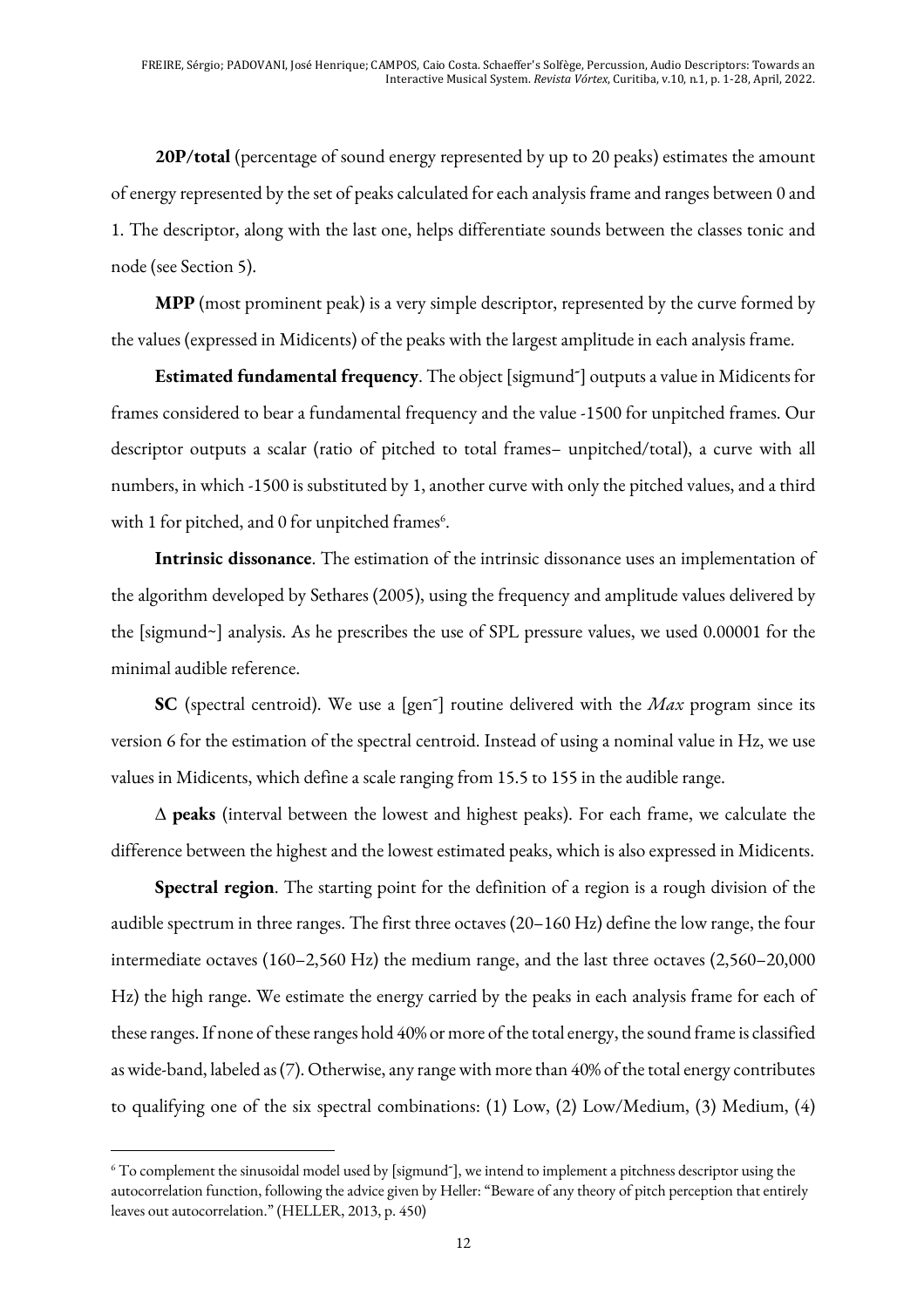Medium/High, (5) High, (6) Low/High. When exploring a more restricted spectral distribution, it is advisable–and easy–to set different frequencies for the limits between each region. It is also possible to visualize the amplitude curves of the three spectral ranges.

#### **3.3 Profiles**

Schaeffer uses the term profile in many different contexts and situations, including the name of two of the main perceptual criteria. With a few exceptions, this term is associated with a temporal variation of at least one sonic feature. He usually connects this term with a sound object bearing an optimal duration for the memorization, as in the case of dynamic profiles. Moreover, this temporal variation is expected not to be perceived as cyclic, in which case he prefers the term allure.

Although any percussive sound presents some degree of temporal variation in diverse aspects, the seven Schaefferian criteria relate to first-order perceptions and presuppose pregnant features when referring to melodic or mass profiles. The melodic profile is a clear trajectory in the tessitura, pitched or not; the mass profile is a clear transition between different mass classes, such as starting with a node and finishing with a clear tone. It is easier to find instances of melodic than mass profiles in the percussive practice, as different types of glissando demonstrate. Although we could consider, f. i., the bowed cymbal as a mass profile, the node phase may represent just an unavoidable initial transient phase to many listeners. Second-order profiles, such as the speeding up of an allure, the gradual granulation of a sound, or even a "profiled" profile, would count as internal variations of the corresponding criterium.

Schaeffer proposes the crossing of two features for the analysis of variations: density of information (weak, medium, strong) and type of facture (fluctuation, evolution, modulation). Evolution, "a progressive development", is the most common type we have found. There may happen some confusion between the idea of melodic (or mass) fluctuation – "an imperfection in a desired stability" (SCHAEFFER, 2017, p. 453) – and the occurrence of an irregular allure. In such cases, the following remark would be helpful: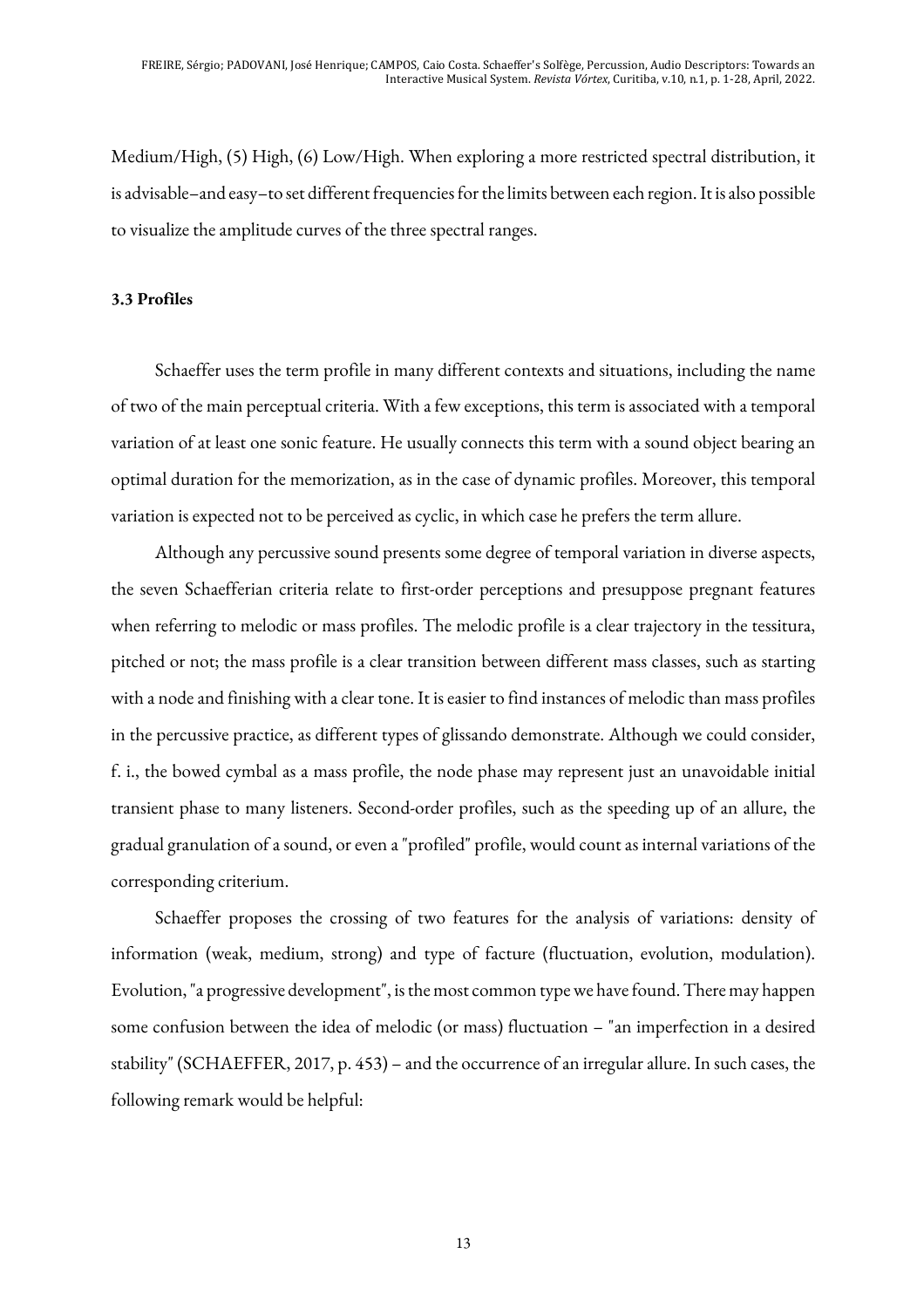We preferred, however, to keep the theory of allure and grain for a chapter of their own, thinking that if mass and dynamic profile come from the abstract pole of the object—that is, its effects—then grain and allure on the contrary are perceptions that reveal the *concrete* pole of objects, closely linked to the energetic history that relates the origin of *every moment of the sound*. (SCHAEFFER, 2017, p. 436–437)

#### **3.4 Statistical Analysis**

The time series generated by most descriptors are subjected to simple statistical analysis just after the offset. We adapted the algorithms given in (PEETERS, G. *et al.*, 2011), and have chosen the following scalar descriptors: mean value and standard deviation; temporal centroid and spread (normalized by the total duration); skewness; kurtosis; crest; flatness. Additionally, the curves may be searched for the presence of allures, or some kind of cyclical behaviour.

The flowchart in Figure 2 depicts the main processes involved in the estimation of all low-level descriptors. The correlations with the Schaefferian perceptual attributes rely on these values.

#### **3.5 Visualization**

Our program in *Max* offers the possibility of flexibly displaying particular selections of curves (and markers for attacks, allures, and iterative grains). It permits observing different sets of descriptors for specific cases. There is also a dedicated display for attack profiles, and horizontal and vertical dimensions allow rescaling. The setup has been used not only with percussive sounds but also explored by other instrumentalists in the practice of non-usual sonorities. Figure 3 depicts part of the analysis of the pandeiro excerpt discussed in Section 6.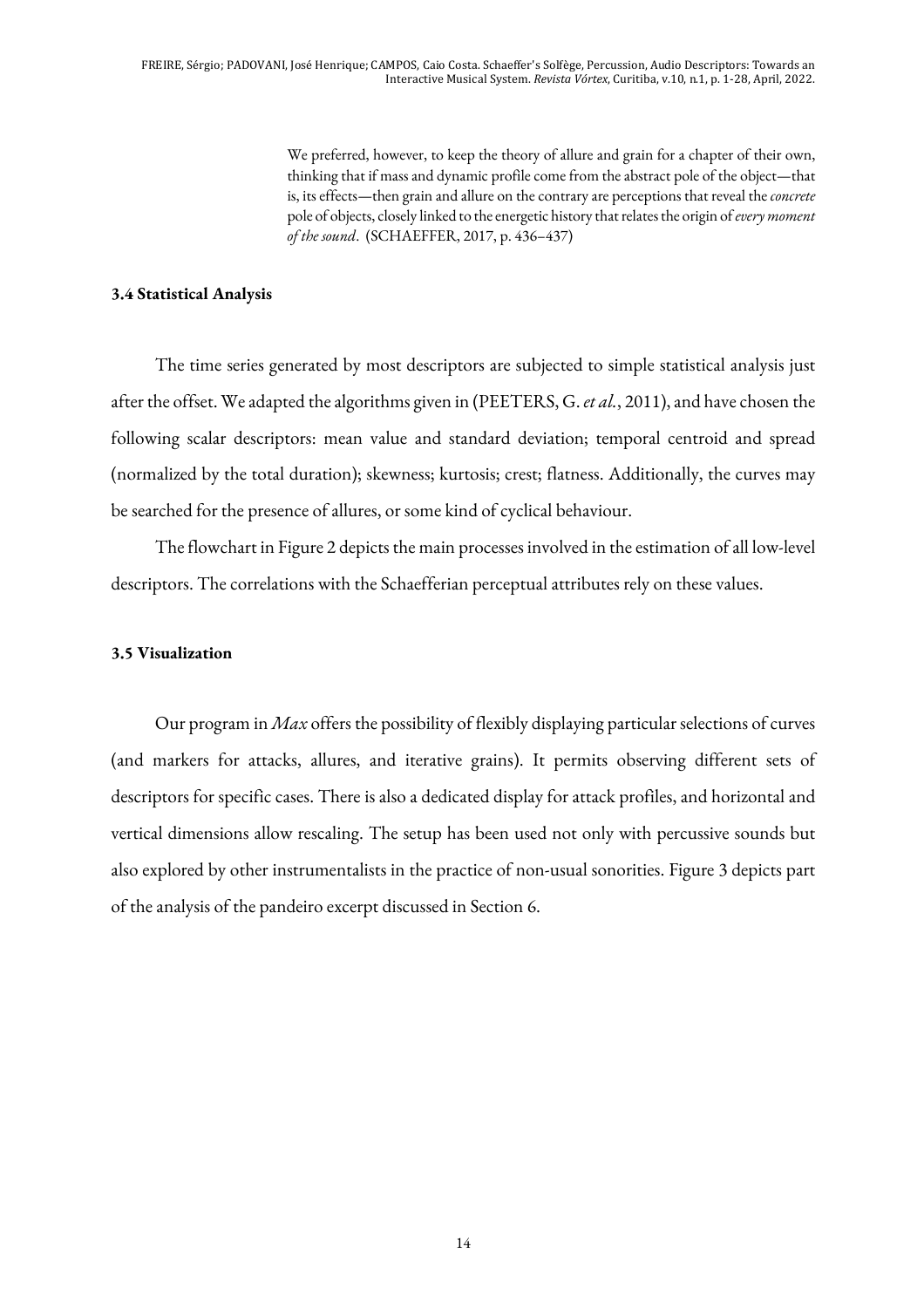

FIGURE 2 – Flowchart showing the main routes and procedures for the estimation of low-level audio descriptors.

FIGURE 3 – Max window showing the visualization options and an example: the analysis of the pandeiro excerpt commented in Section 6. The red vertical lines indicate the estimated onsets.



#### **4. Intended Correspondences**

As stated earlier, our purpose is to find correlations between low-level descriptors and the criteria of musical perception defined by Schaeffer. In this study, we reduced the seven criteria to six, rearranging them as follows. Since in the realm of percussion (and of everyday sounds) tonic sounds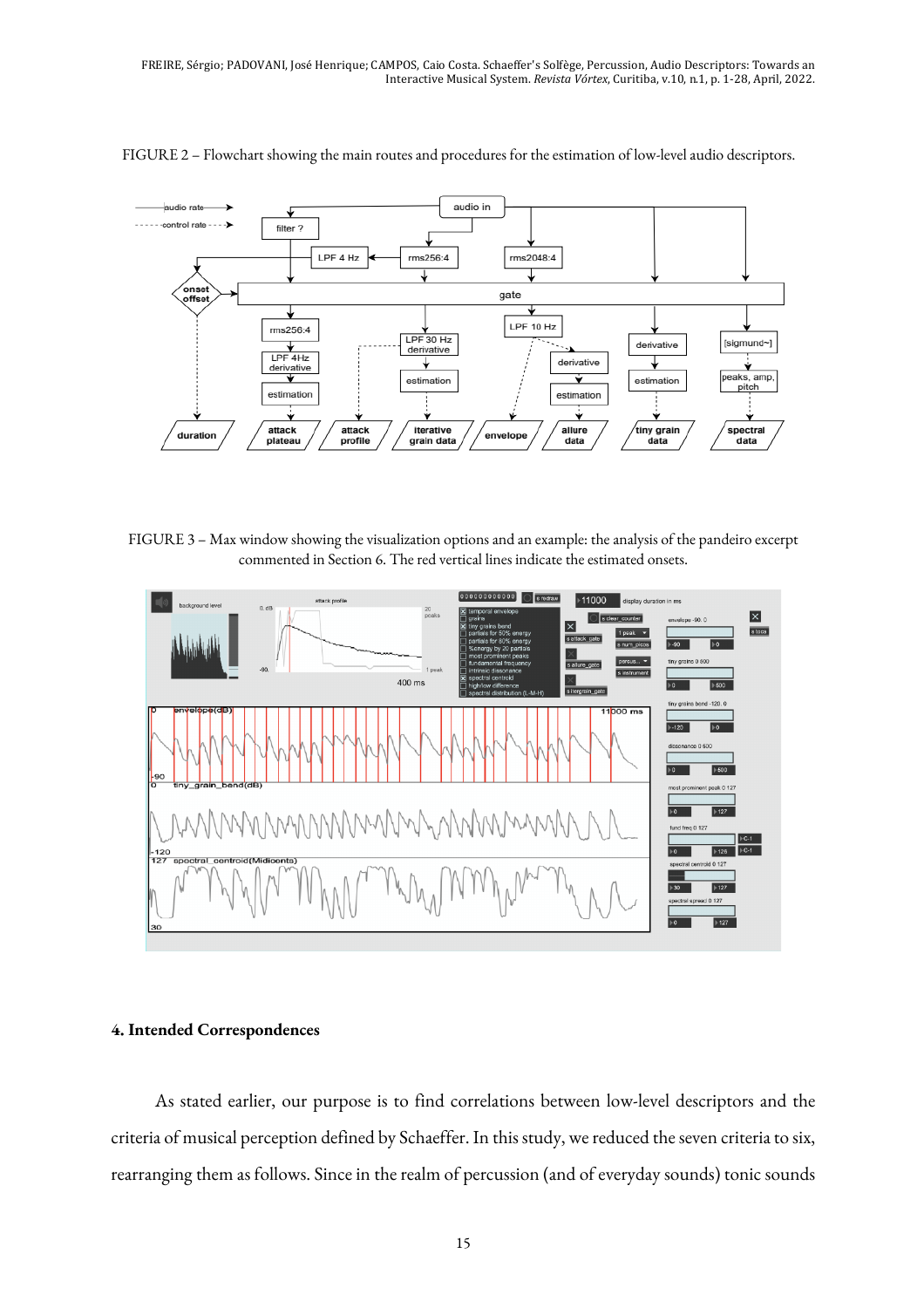are not the rule, we prefer to unify mass and harmonic timbre under one single category, relying on an observation made by Schaeffer, "considering them rather as connecting vessels, with the exception of certain specific examples..." (SCHAEFFER, 2017, p. 412). Melodic and mass profiles are joined by the same reasons. Although the same set of descriptors supports the qualification of sounds under the four mentioned criteria, we prefer to put the profiles in a dedicated category since they use different statistical values. On the other hand, due to the great variety of attack types, we chose to treat them not as genres belonging to the criterion dynamic but as a separated criterion.

Table 2 depicts the intended correlations between Schaefferian criteria (and their attributes expressed in *types*, *classes*, *genres*, or *species*) and the selected low-level descriptors. Note that a few estimated attributes function as descriptors for other categories, like the spectral regions for the dynamic levels or allures for the melodic/mass profiles. It is important to note that any sound object enacts at least three perceptual criteria: mass, dynamic (including the attack), and harmonic timbre. The other criteria may be relevant to characterize specific sounds, and their presence may affect the others. For example, allures may affect the melodic profile, grains may affect the mass and the mass profile, and percussion-resonance types condition the harmonic profile.

| Criterion       | <b>Attributes</b>                                            | <b>Audio Descriptors</b>                  |  |  |
|-----------------|--------------------------------------------------------------|-------------------------------------------|--|--|
|                 | duration: short, formed, long                                | onset-offset                              |  |  |
|                 | dynamic level: pp to ff                                      | rms curve statistics                      |  |  |
| dynamic         | dynamic forms: shock, resonance, profiles (5 classes), flat, | skewness of spectral centroid spectral    |  |  |
|                 | nil                                                          | region, attack genre                      |  |  |
|                 |                                                              | attack profile statistics                 |  |  |
| attack profile  | genre: abrupt, solid, soft, gentle, stressed, nil            | iterative grain / allure data             |  |  |
|                 | class: tonic, channeled, nodal group, node                   |                                           |  |  |
| mass/           | region: low, medium, high                                    | spectral peaks data / statistics spectral |  |  |
| harmonic timbre |                                                              | centroid                                  |  |  |
|                 | genre/species: full/hollow/narrow, rich/poor                 |                                           |  |  |
| melodic / mass  | density of information: weak, medium, strong type:           | spectral peaks data / statistics          |  |  |
| profiles        | fluctuation, evolution, modulation                           | spectral centroid / allure data           |  |  |
|                 | type: iterative, tiny (friction or resonant)                 |                                           |  |  |
| grain           | density: rough, matt, smooth                                 | iterative / tiny grain statistics         |  |  |
|                 | intensity: weak, medium, strong                              |                                           |  |  |
| allure          |                                                              | allure data                               |  |  |
|                 | genre: regular, progressive, irregular, etc.                 |                                           |  |  |

TABLE 2 – Intended correspondences between Schaeffer criteria and low-level audio descriptors.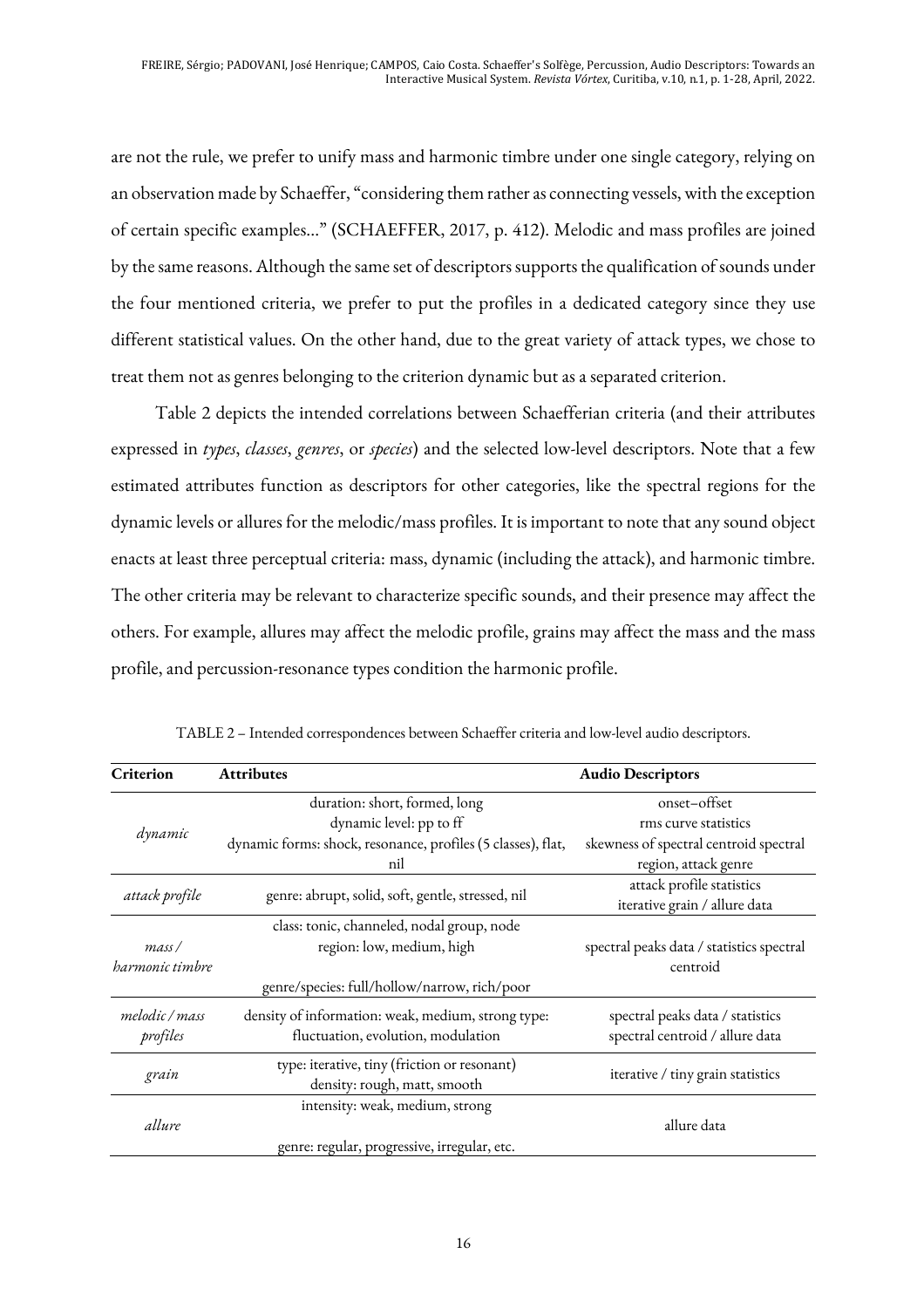#### **5. Examples and Discussion**

| description                          |  |  |  |  |  |
|--------------------------------------|--|--|--|--|--|
| single tabla stroke with glissando   |  |  |  |  |  |
| single whip attack                   |  |  |  |  |  |
| single tambourine hand slap          |  |  |  |  |  |
| single snare drum stroke,            |  |  |  |  |  |
| without snare                        |  |  |  |  |  |
| single chinese opera gong stroke     |  |  |  |  |  |
| single bassdrum stroke               |  |  |  |  |  |
| single cymbal stroke                 |  |  |  |  |  |
| single tuned gong stroke             |  |  |  |  |  |
| single directional guiro rub         |  |  |  |  |  |
| single tom-tom stroke                |  |  |  |  |  |
| snare drum drag, withsnare           |  |  |  |  |  |
| single ratchet swing                 |  |  |  |  |  |
| single directional rattle shake      |  |  |  |  |  |
| tambourine tremolo                   |  |  |  |  |  |
| berimabau jete, multiple strokes     |  |  |  |  |  |
| single berimbau stroke, with vibrato |  |  |  |  |  |
| pandeiro tremolo-like rim friction   |  |  |  |  |  |
| multiple sleighbells shakes          |  |  |  |  |  |
| multiple thunder sheet shakes        |  |  |  |  |  |
| rainstick tip                        |  |  |  |  |  |
| slide whistle blow with glissando    |  |  |  |  |  |
| single pandeiro skin friction        |  |  |  |  |  |
| single vibraphone key bow            |  |  |  |  |  |
| single cymbal bow                    |  |  |  |  |  |
|                                      |  |  |  |  |  |

TABLE 3 – Selected sounds.

For every input sound, our program generates real-time curves (or markers) for all descriptors and calculates the scalar values described in Section 3. These results are relatively numerous and probably present some degree of redundancy, not yet analyzed. For the sake of clarity, we discuss these results separated by criterion (or sub-criterion), using subsets of sounds and descriptors.

Our first example depicts the quantitative results (Table 4) for the different attack profiles illustrated in Figure 1. These shapes depend on the facture of the sound objects (single stroke, iteration, continuous excitation) and dynamic levels. Schaeffer defines seven genres of attack: *abrupt*, *steep*, *soft*, *flat*, *gentle*, *sforzando*, and *nil*. The whip sound has a short duration, low values for temporal centroid and spread, a positive skewness, and a high crest. All this data corresponds to an abrupt genre. The stroke on a tom-tom presents asteep profile. It has a short resonance following the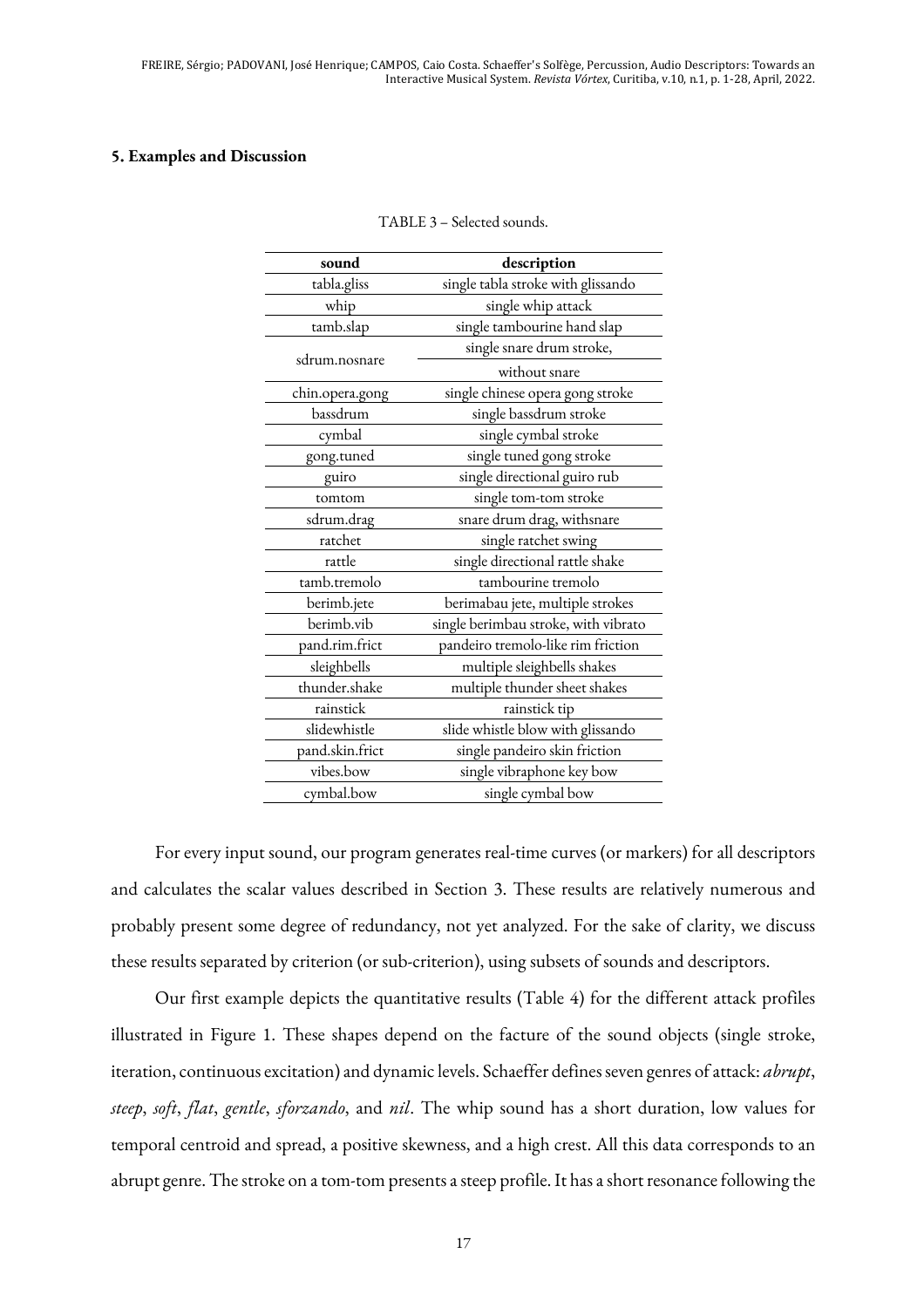attack. Its temporal centroid is similar to the whip, but with a larger spread and less pronounced values for skewness and crest. A reinforcement of the resonance follows a soft profile, such as with the tuned gong. Here, a longer duration, a slightly positive skewness, and a high value for flatness contribute to the characterization of the genre. We perceive the rattle profile as gentle, given the absence of an initial shock. Its sound production combines iterative and continuous energies, which correlates with a negative skewness, a small crest, and medium flatness.

TABLE 4 – Attack parameters for nine selected percussive sounds (the same from Figure 1), plus total duration and dynamic level.

| sound         | FPSlope | temp.  | temp.  | skewness | kurtosis | crest | flatness | dur   | DL      |
|---------------|---------|--------|--------|----------|----------|-------|----------|-------|---------|
|               | (dB/ms) | centr. | spread |          |          |       |          | (ms)  | (dB)    |
| whip          | 0.42    | 0.24   | 0.26   | 1.25     | 2.87     | 6.08  | 0.30     | 396   | -46     |
| vibes.bow     | -       | 0.71   | 0.68   | $-0.35$  | 0.40     | 2.84  | 0.70     | 2177  | $-26.5$ |
| berimb.jete   | 0.81    | 0.35   | 0.53   | 0.33     | 0.66     | 4.77  | 0.60     | 2019  | $-55.6$ |
| tomtom        | 1.03    | 0.24   | 1.18   | 0.17     | 0.09     | 3.60  | 0.43     | 487   | $-28.5$ |
| sdrum.drag    | 0.33    | 0.35   | 1.06   | 0.08     | 0.10     | 4.28  | 0.61     | 616   | $-31.8$ |
| rattle        | 0.13    | 0.67   | 0.67   | $-0.21$  | 0.28     | 2.18  | 0.67     | 1151  | $-42$   |
| gong.tuned    | 0.24    | 0.42   | 1.13   | 0.08     | 0.11     | 1.96  | 0.92     | 9219  | $-42.6$ |
| guiro         | 0.63    | 0.72   | 0.39   | $-0.66$  | 1.36     | 11.09 | 0.67     | 631   | $-42$   |
| thunder.shake | 0.18    | 0.53   | 0.20   | $-0.19$  | 3.82     | 2.80  | 0.86     | 15541 | $-33$   |

Two sounds have a clear iterative or granular profile, the guiro rub, and the berimbau jeté. This last has a profile between steep and soft, due to the reinforcement of the resonance by repeated strokes. The guiro profile is sforzando, demonstrated by a high temporal centroid, a negative skewness, a high crest. Two sounds bear a nil profile, the bowed vibes, and the thunder shake. This fact is reflected by the high temporal centroid, negative skewness and small crest. There was no estimation of the first plateau during the first 400 ms for the bowed sound. Long sounds will rely less on their attack profile for their qualification. We also believe that the iterative/granular character should be a second-order qualifier for the attack profiles.

Schaeffer's dynamic classes consist of *shocks* (very short sounds), *anamorphoses* (forms determined by the attack and the following resonance), *profiles* (cresc., decresc., delta, hollow, mordent), and *lifeless*. In real-time applications, the setting of background noise levels may considerably alter some profiles. Short sounds with a sudden offset (cresc. and hollow) may also be mistaken for a delta class since we normally expect a decay phase (be it from the proper instrument,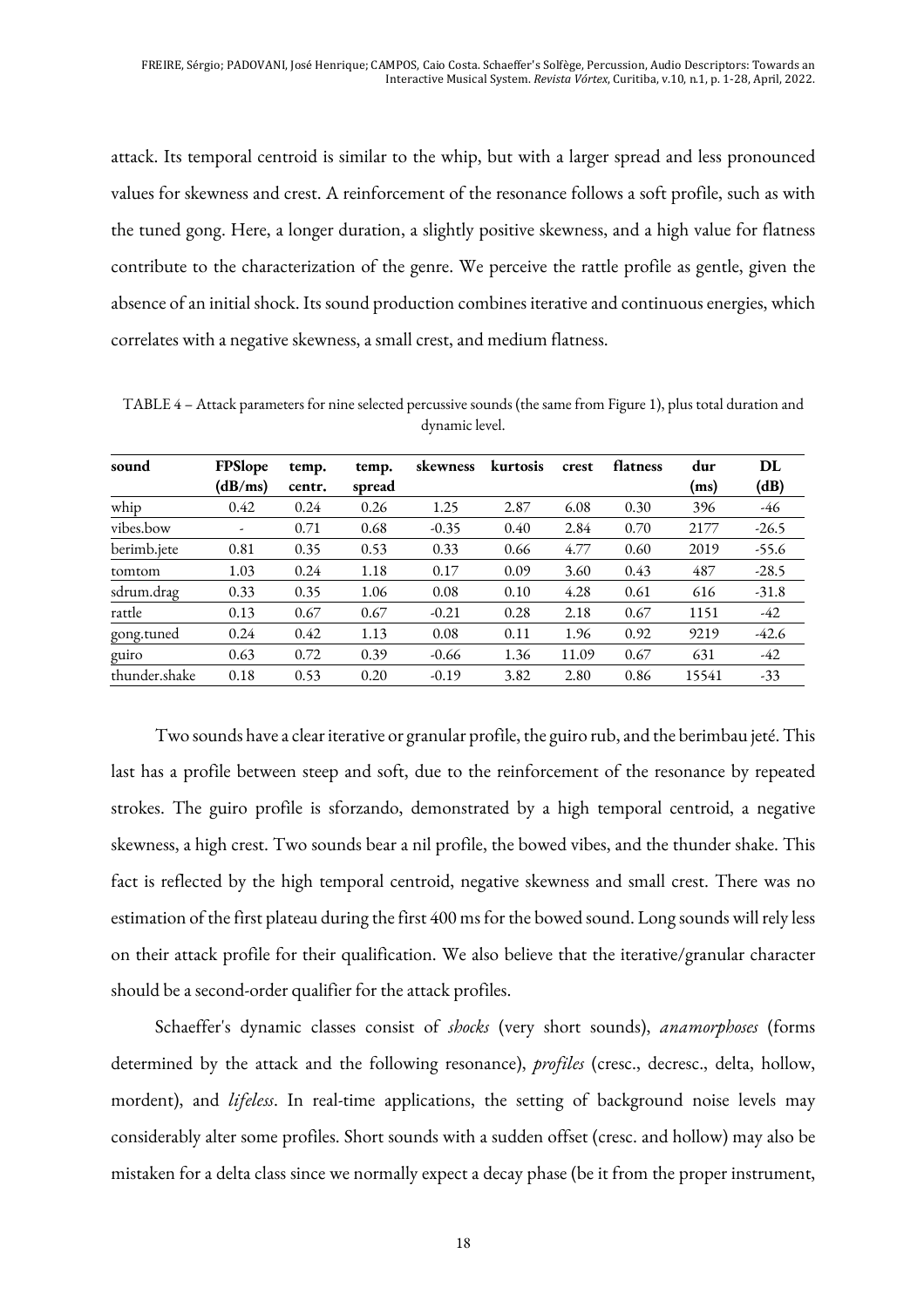be it from the ambiance). The envelopes linked to the basic profile classes may be influenced by internal modulations due to the presence of allures, without losing their main shape. Table 5 shows quantitative data from the envelopes of seven selected sounds. Duration, temporal centroid and spread, skewness, and flatness values can differentiate between the classes described above. Since shock sounds are already fully characterized by the attack profiles (like the whip), we will concentrate on the remaining classes. Attack-resonant classes (gong) have a low value for temporal centroid and a positive skewness. The delta class (crescendo followed by decrescendo) has a medium temporal centroid (bowed vibes), while the crescendo sounds (snare drum roll) present a higher temporal centroid and negative skewness. Lifeless envelopes correlate with large flatness values, and low standard deviation in sounds with medium or long durations (cf. ratchet and tympanum roll). The crest value may indicate either a sharp attack or the presence of salient inflections in the middle of long sounds, as in the thunder sheet shake.

| sound            | $dur$ (ms) | mean SD        | $\mathbf{TC}$ / | skewness | kurtosis      | crest | flatness |
|------------------|------------|----------------|-----------------|----------|---------------|-------|----------|
|                  |            | (dB)           | (spread)        |          |               |       |          |
| whip             | 396        | $-46 \pm 13$   | 0.29/0.1        | 2.37     | 14.84         | 4.64  | 0.37     |
| ratchet          | 753        | $-14.5 \pm 7$  | 0.51 / 1.05     | $-0.02$  | 0.12          | 1.33  | 0.87     |
| sdrum.roll.cresc | 2568       | $-29.5 \pm 8$  | 0.59/0.71       | $-0.08$  | 0.22          | 2.08  | 0.76     |
| vibes.bow        | 4561       | $-27.5 \pm 12$ | 0.37/1          | 0.1      | 0.1           | 2.44  | 0.52     |
| gong.tuned       | 7408       | $-42.6 \pm 11$ | 0.23/0.65       | 0.38     | $0.4^{\circ}$ | 6.13  | 0.5      |
| thunder.shake    | 15541      | $-33 \pm 11$   | 0.35/1.47       | 0.16     | 0.07          | 9.38  | 0.49     |
| timp.roll        | 19667      | $-43 \pm 4$    | 0.41 / 1.03     | 0.08     | 0.13          | 2.27  | 0.91     |

TABLE 5 – Values of low-level descriptors for the envelopes of seven selected percussive sounds.

Table 6 depicts allure data for six sounds, each of them with a different excitation pattern. As already exposed, we have chosen to interpret as allures (and not as new attacks) iterative sustainments with clearly differentiable impulses, as in the cases of the berimbau and sleigh bells. Time intervals with small standard deviation values are related to ordered or regular instances (like the berimbau), while the opposite points to higher irregularity (rainstick). The amplitudes indicate the depth of variation; for example, the tuned gong resonant allures are much softer than the iterative allures of the sleigh bells. Symmetry indicates the regularity of transitions between peaks and troughs (and viceversa), and spikiness values point to the suddenness of variation.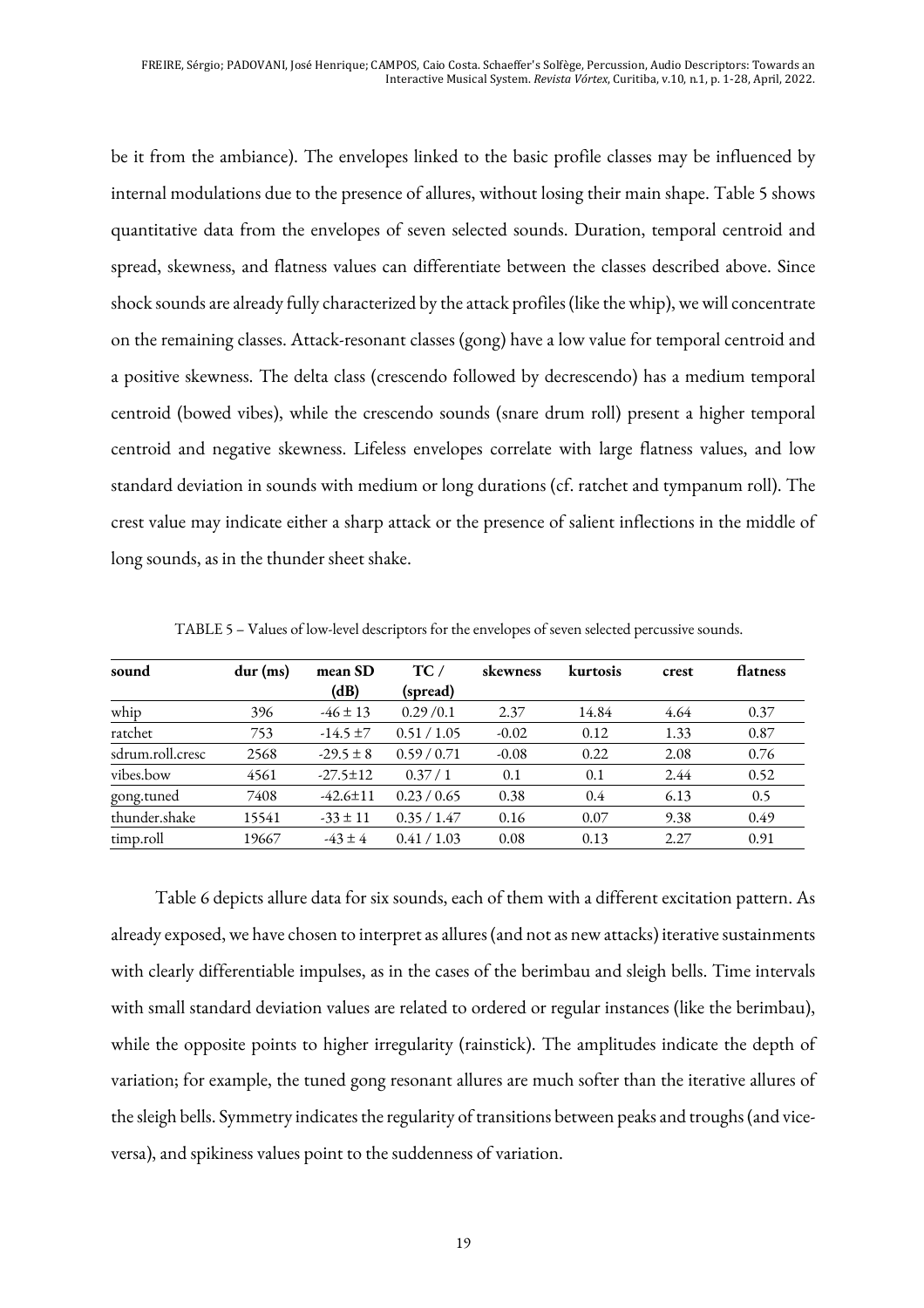FREIRE, Sérgio; PADOVANI, José Henrique; CAMPOS, Caio Costa. Schaeffer's Solfège, Percussion, Audio Descriptors: Towards an Interactive Musical System. *Revista Vórtex*, Curitiba, v.10, n.1, p. 1-28, April, 2022.

| sound         | $dur$ (ms) | number | amp(dB)        | $\Delta$ t (ms) | symmetry        | spikiness       |
|---------------|------------|--------|----------------|-----------------|-----------------|-----------------|
| berimb.jete   | 2019       | 11     | $5.1 \pm 0.8$  | $162 \pm 32$    | $1.99 \pm 0.94$ | $4.93 \pm 3.2$  |
| berimb.vib    | 4687       | 12     | $7.3 \pm 2.4$  | $349 \pm 68$    | $0.99 \pm 0.48$ | $1.91 \pm 0.79$ |
| gong.tuned    | 9219       | 6      | $4.2 \pm 1.2$  | $1476 \pm 485$  | $1.05 \pm 0.56$ | $0.26 \pm 11$   |
| sleighbells   | 10295      | 30     | $17.1 \pm 4.6$ | $333 \pm 55$    | $1.47 \pm 1$    | $5.34 \pm 3.3$  |
| thunder.shake | 15541      | 57     | $7.2 \pm 3.8$  | $261 \pm 95$    | $1.46 \pm 1.2$  | $2.97 \pm 2.2$  |
| rainstick     | 17295      | 27     | $5.6 \pm 3.1$  | $647 \pm 448$   | $1.23 \pm 1.1$  | $1.77 \pm 1.65$ |

TABLE 6– *Allure* values for six selected percussive sounds.

The estimation of grains for 10 sounds is depicted in Table 7. As expected, sounds with iterative sustainment present a large number of these grains. The exception is the bass drum, whose resonant grains, due to the slow rate, also fit into this category. The diverse values for size and duration also helps differentiating between iterative grains. Our tiny grain descriptor is dedicated to resonant and friction grains, and their mixture. A closer inspection of the number of tiny grains and their standard deviation furnish information about their temporal behavior. The large standard deviation, along with a high value of temporal centroid in the bass drum, indicates an increase of background noise at the end of the resonance. The bowed cymbal also displays a considerable standard deviation, but a temporal centroid below 0.5; in this case, the granular characteristic is more present at the beginning. Friction grains tend to have higher bend values than resonant ones, as displayed by the ratchet and cymbal data. On the other hand, the resonant characteristic seems to prevail in the bowed cymbal and vibraphone, despite the excitation mode.

| sound          | $dur$ (ms) |        | iterative grains         |                 | tiny grains   |      |           |  |
|----------------|------------|--------|--------------------------|-----------------|---------------|------|-----------|--|
|                |            | number | size $(dB)$              | $dur$ (ms)      | number        | TC   | bend (dB) |  |
| guiro          | 631        | 14     | $5 \pm 3$                | $22.5 \pm 13$   | $140 \pm 25$  | 0.49 | $-60.5$   |  |
| ratchet        | 753        | 12     | $15 \pm 5$               | $54.5 \pm 8$    | $173 \pm 18$  | 0.49 | $-31.0$   |  |
| rattle         | 1103       | 2      | 4.8                      | 73.3            | $129 \pm 18$  | 0.48 | $-59$     |  |
| pand.rim.frict | 1365       | 3      | $5.2 \pm 1.5$            | 27              | $218 \pm 17$  | 0.5  | $-29$     |  |
| whistle        | 1463       | 30     | $4.6 \pm 2.7$            | $37.5 \pm 12$   | $56 \pm 11$   | 0.48 | $-58$     |  |
| bassdrum       | 3671       | 96     | $3.4 \pm 1.4$            | $37.4 \pm 17$   | $190 \pm 122$ | 0.67 | $-86$     |  |
| cymbal.bow     | 4565       | 3      | $2.7 \pm 0.4$            | $34.7 \pm 8$    | $65 \pm 34$   | 0.44 | $-76$     |  |
| cymbal         | 4963       | ٠      | $\overline{\phantom{a}}$ | ۰               | $116 \pm 48$  | 0.57 | $-71$     |  |
| tamb.tremolo   | 7884       | 59     | 5.6 $\pm$ 1.8            | $49.5 \pm 17$   | $171 \pm 11$  | 0.49 | $-41.5$   |  |
| rainstick      | 17245      | 110    | $6.8 \pm 3.3$            | $44.3 \pm 16.5$ | $191 \pm 32$  | 0.49 | $-54$     |  |

TABLE 7 – Grain values for 10 selected percussive sounds.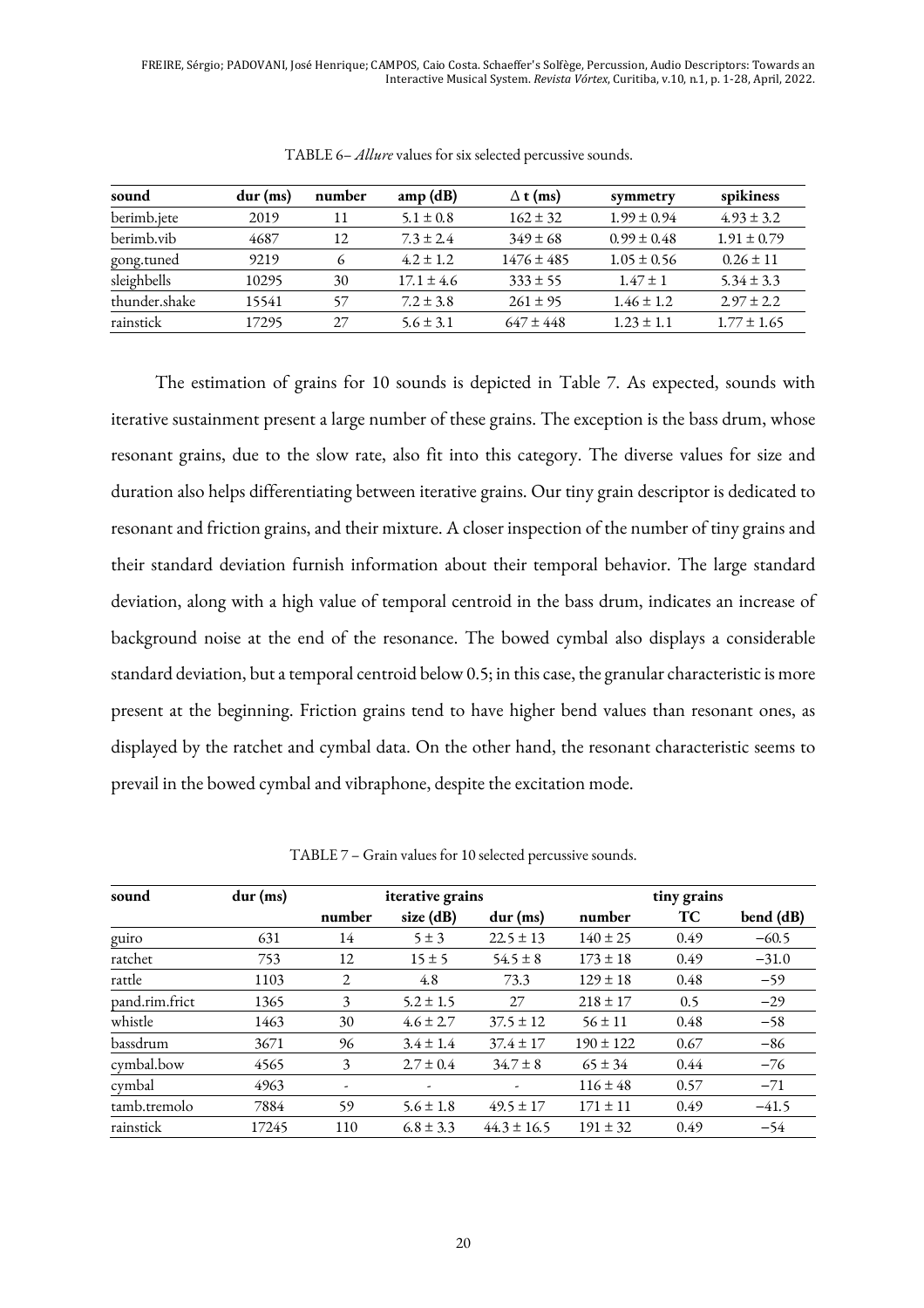Seven classes of mass are defined by Schaeffer: *pure sound*, *tonic*, *tonic group*, *channeled*, *nodal group*, *node*, *white noise*. *Pure* and *tonic* sounds bear a clear pitch, and tonic groups indicate chordlike sonorities. *Node* is a filtered noise (or a dense spectral region), while *nodal group* is a set of *nodes*. In the middle of this classification we encounter the ambiguous *channeled* sound, sharing properties for pitched and unpitched classes. The most common classes in the percussive realm are the *tonic*, *channeled*, *node*, and *nodal group*, although this latter occurs more in combination than in a single object<sup>7</sup>. As stated above, the harmonic timbre is a complementary characteristic of the spectral perception, and Schaeffer points to oppositions like *hollow*/*full*, *rich*/*poor*, and *bright*/*matt*. Data related to mass and harmonic timbre is displayed in Tables 8 and 9. The ratio between the unpitched and total frames estimated for the entire sound object points to its tonic character. Low values indicate tonic sounds, like the bass drum, whistle, and the friction of a pandeiro's skin. Higher values of this descriptor, combined with small values of percentiles 50% and 80%, can qualify channeled sounds, like the snare drum (with no snare) and the tuned gong. A high unpitched/total ratio, along with a low value for the energy carried by the 20 first spectral peaks, characterizes nodes, as in the cases of the ratchet and rattle. Spectral centroid and region values are self-explaining.

The *intrinsic dissonance* values are more ambiguous. Although they may help differentiating between *tonic*and *non-tonic* sounds, this is not a univocal association since inharmonic spectral peaks only increment this value if they are close enough in frequency (see SETHARES, 2005). We try to approximate the perceptive attributes  $full/ballow/narrow$  with  $\Delta$  **peaks, pct50, pct80** and **region**, and the *rich*/*poor* with the values estimated for **pct80** and **20P/total**. For instance, two sounds classified in the medium region may be contrasted through the attributes *hollow* (snare drum) and *narrow* (rattle).

<sup>7</sup> It is advisable to increase the number of spectral regions–or redefine their limits–for dealing with *nodal* groups.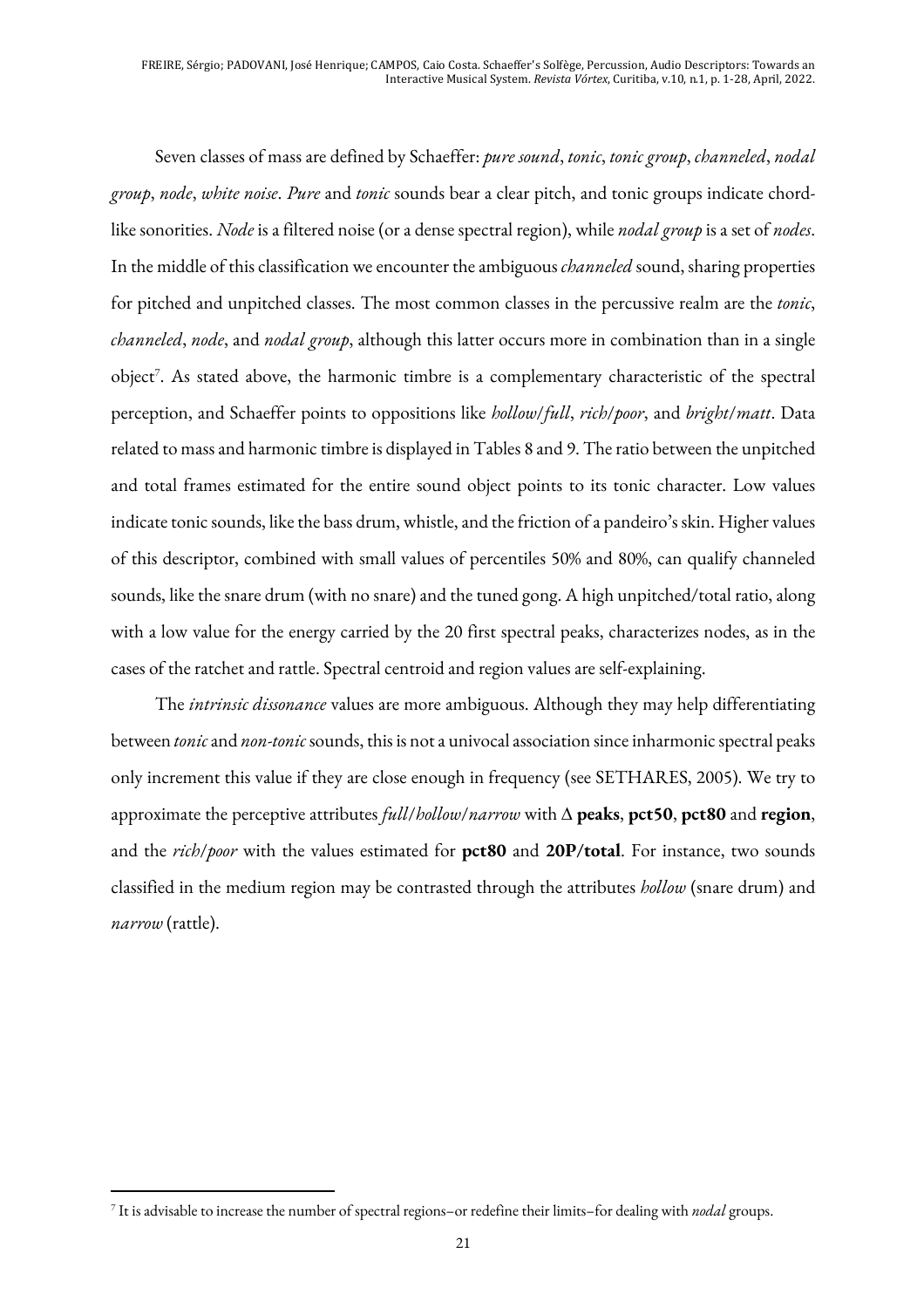FREIRE, Sérgio; PADOVANI, José Henrique; CAMPOS, Caio Costa. Schaeffer's Solfège, Percussion, Audio Descriptors: Towards an Interactive Musical System. *Revista Vórtex*, Curitiba, v.10, n.1, p. 1-28, April, 2022.

| sound           | dur  | pct50          | pct <sub>80</sub> | 20P/total (ratio) | unpitched/total (ratio) |
|-----------------|------|----------------|-------------------|-------------------|-------------------------|
| tabla.gliss     | 227  | $1.3 \pm 0.5$  | $6.6 \pm 8.5$     | $0.85 \pm 0.12$   | 0.24                    |
| sdrum.nosnare   | 560  | $1.1 \pm 0.4$  | $2.4 \pm 3.7$     | $0.96 \pm 0.1$    | 0.32                    |
| ratchet         | 753  | $19.8 \pm 0.6$ | $20 \pm 0$        | $0.42 \pm 0.1$    | 0.86                    |
| rattle          | 1103 | $8.4 \pm 2.2$  | $19.7 \pm 1.3$    | $0.71 \pm 0.1$    | 1.0                     |
| pand.skin.frict | 1915 | $1 \pm 0.2$    | $1.5 \pm 2.1$     | $0.98 \pm 0$      | 0.07                    |
| slidewhistle    | 641  | $6.3 \pm 7.7$  | $14.4 \pm 8.4$    | $0.66 \pm 0.5$    | 0.13                    |
| chin.opera.gong | 1911 | $2.5 \pm 1.9$  | $8.5 \pm 5.9$     | $0.9 \pm 0.1$     | 0.75                    |
| berimb.jete     | 2019 | $4.6 \pm 5.4$  | $10 \pm 6.7$      | $0.82 \pm 0.2$    | 0.94                    |
| bassdrum        | 3671 | $1.1 \pm 1$    | $1.2 \pm 1.5$     | $0.98 \pm 0.1$    | 0.04                    |
| gong.tuned      | 9219 | $1.3 \pm 0.8$  | $2.2 \pm 1.6$     | $0.98 \pm 0.05$   | 0.42                    |

TABLE 8 – Mass and harmonic timbre parameters (1) for 10 selected percussive sounds.

TABLE 9 – Mass and harmonic timbre parameters (2) for 10 selected percussive sounds.

| sound           | diss             | <b>MPP</b>      | $\Delta$ peaks  | <b>SC</b>       | region        |
|-----------------|------------------|-----------------|-----------------|-----------------|---------------|
|                 |                  | (mc)            | (mc)            | (mc)            |               |
| tabla.gliss     | $37 \pm 22.5$    | $46.2 \pm 10.4$ | $69.9 \pm 19.3$ | $54 \pm 7.6$    | $1.8 \pm 1$   |
| sdrum.nosnare   | $45.3 \pm 21.9$  | $61.2 \pm 7.7$  | $59.4 \pm 15.6$ | $65.5 \pm 13.3$ | 3             |
| ratchet         | $122.5 \pm 30.9$ | $97.6 \pm 9.5$  | $30.7 \pm 4.5$  | $110.2 \pm 3.6$ | $6.5 \pm 1.3$ |
| rattle          | $138.8 \pm 42.6$ | $95.5 \pm 1.9$  | $17.5 \pm 9.1$  | $101.2 \pm 2.7$ | 3             |
| pand.skin.frict | $43.2 \pm 30.5$  | $48 \pm 1.6$    | $70.2 \pm 6.7$  | $51.7 \pm 6.7$  | 1             |
| slidewhistle    | $141.1 \pm 66.8$ | $89.8 \pm 14.8$ | $79.8 \pm 20.5$ | $95.3 \pm 8.1$  | $4.4 \pm 1.8$ |
| chin.opera.gong | $69.1 \pm 15.1$  | $73.2 \pm 5.7$  | $40.9 \pm 12.6$ | $82.8 \pm 6.8$  | 3             |
| berimb.jete     | $24.8 \pm 18.6$  | $65.5 \pm 13.9$ | $80.8 \pm 13.2$ | $86.5 \pm 8.5$  | $3.5 \pm 1.3$ |
| bassdrum        | $22.6 \pm 23$    | $27.8 \pm 3.8$  | $99.3 \pm 21.6$ | $30.5 \pm 8.7$  | $1 \pm 0.3$   |
| gong.tuned      | $24.2 \pm 17.8$  | $61 \pm 2.9$    | $76.4 \pm 31$   | $68.2 \pm 7.6$  | $3 \pm 0.2$   |

Although our sound selection does not focus on melodic or mass variations, we can depict a few examples from there. A good starting point is to look for significant standard deviations in the estimated curves for the different descriptors, taking into account two warnings. The first is related to percussion-resonance sound types, in which temporal and harmonic envelopes closely correlate, and the high-frequency content decay is perceived as natural, not as an intended profile. The shape of the curve also deserves observation since it is possible to have substantial variation in the absence of a clear-cut profile (or a soft contour): the variations may also be stochastic, periodic, or concentrated in a short segment. The three melodic profile examples are the tabla glissando, the friction of a pandeiro skin, and the slide whistle. Observing the tabla data, we find considerable standard deviations for the MPP, spectral centroid, and fundamental frequency curves. Although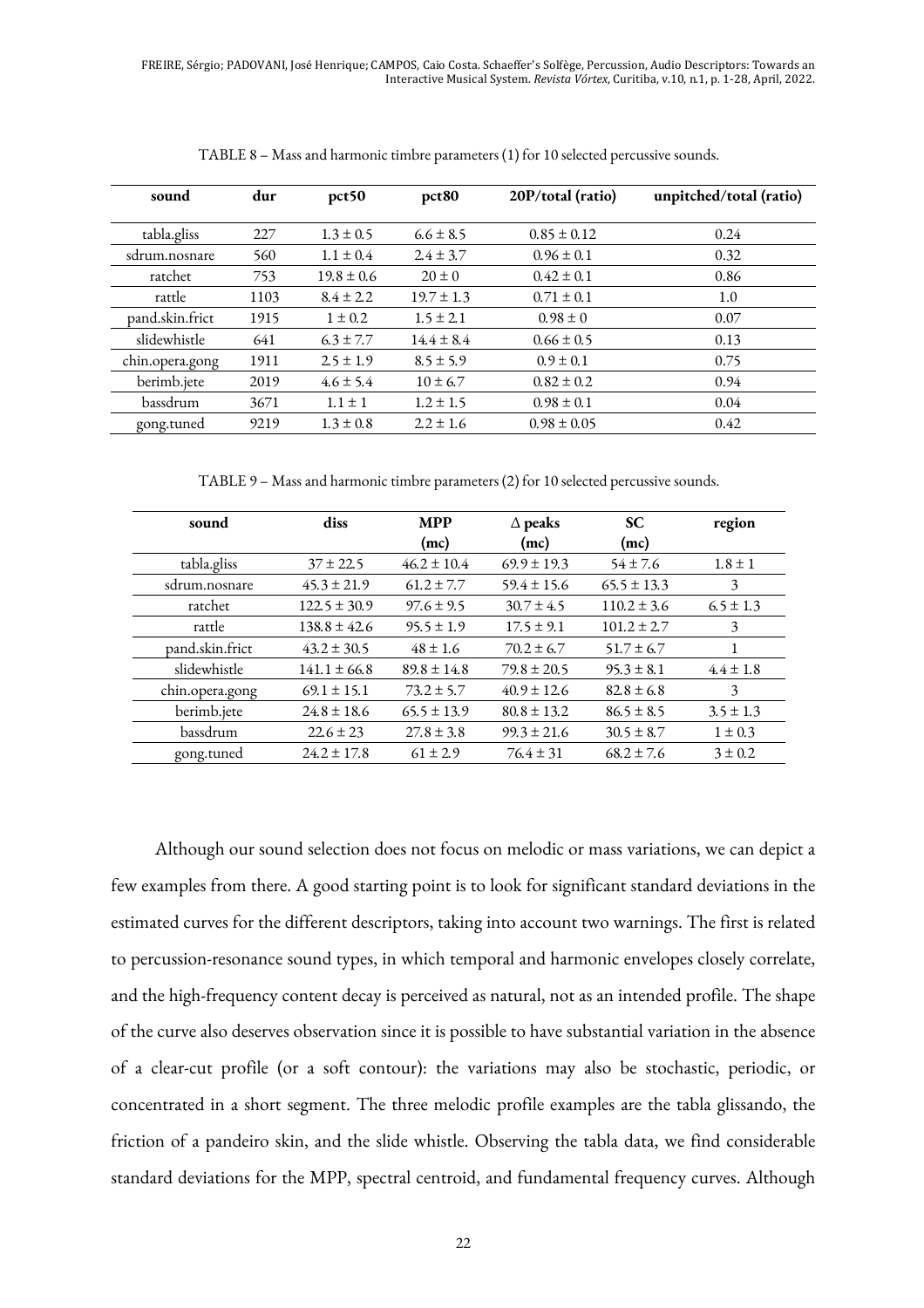derived from a percussion-resonance type, these curves are non-oscillating ascending ones–with negative skewness – in opposition to the temporal envelope. Similar reasoning may apply to the other two sounds.

#### **6. Preliminary Applications**

Here we discuss the results obtained for the differentiation of diverse sonorities played on two individual percussion instruments. We have recorded six different single strokes on a standard 12" tom-tom, using diverse materials (soft and regular drumsticks, finger rimshot) and stroke positions (from standard to the rim). The musician played with the intention of a transition from heavy/dark to light/bright sounds. In this case, the main criteria used to differentiate between them are the attack profile, amplitude, and harmonic timbre.

Table 10 depicts values from the analysis of the attack profile and of the spectral centroid curve (with a forced offset of 400 ms after the onset). Although some of the values do not vary only in one direction, their combination allows a good differentiation between the six instances.

| sound        | attack profile<br>start (ms) |                     |          |          |          |                 |         |       |  |
|--------------|------------------------------|---------------------|----------|----------|----------|-----------------|---------|-------|--|
|              |                              | attack size<br>(dB) | flatness | peakness | kurtosis | temp.<br>centr. | FPSlope |       |  |
| 1            | 156                          | 39                  | 0.81     | 2.96     | 0.47     | 0.61            | 3.25    | 48.02 |  |
| $\mathbf{2}$ | 2044                         | 47                  | 0.77     | 2.79     | 0.36     | 0.71            | 1.86    | 49.52 |  |
| 3            | 4360                         | 43                  | 0.82     | 2.28     | 0.38     | 0.67            | 1.54    | 55.13 |  |
| 4            | 7013                         | 36                  | 0.90     | 2.20     | 0.71     | 0.48            | 1.08    | 58.58 |  |
| 5            | 9736                         | 34                  | 0.91     | 2.30     | 0.96     | 0.42            | 1.11    | 59.19 |  |
| 6            | 12005                        | 28                  | 0.93     | 2.06     | 1.59     | 0.32            | 0.90    | 64.48 |  |

TABLE 10 – Selection of estimated descriptors for 6 different strokes on a tom-tom.

We also recorded a rhythmic accompaniment pattern (from the Brazilian instrumental music choro) played on a pandeiro. It uses five different strokes, as depicted in the transcribed score (Figure 4). It is possible to find direct strokes (the fingers attack the membrane, types d and e) and passive ones (the instrument reaches the fingers or the wrist, types b and c). The employment of the thumb (type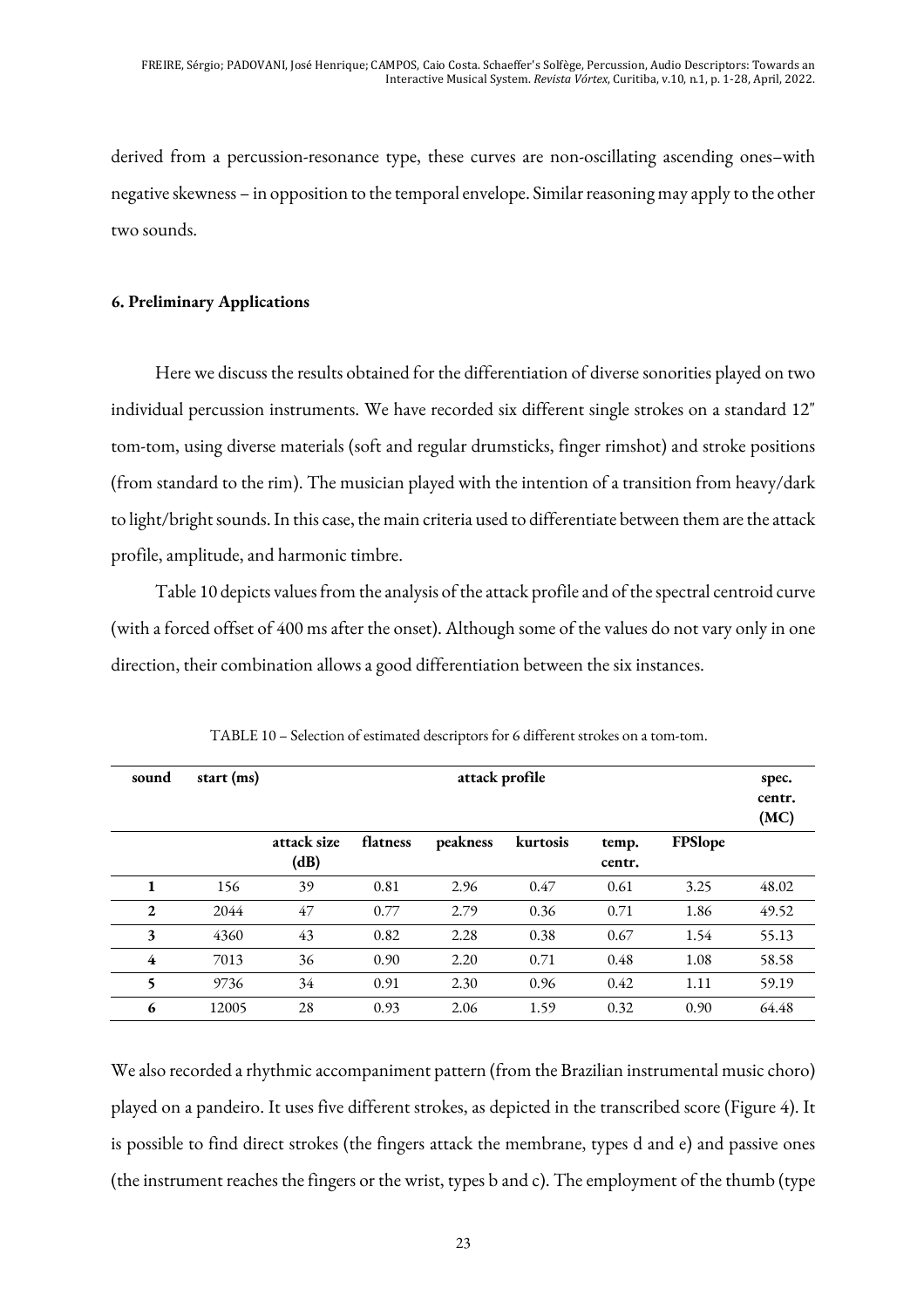a) adds low-frequency components to the omnipresent jingle sounds. Accents are also present. The criteria used to identify these diverse sonorities are attack profile, duration, mass (presence or absence of low-frequency components) and harmonic timbre. It is important to note that there is no univocal correspondence between a performing gesture and the produced sound since the latter depends also on the stroke position and dynamics. It is possible to identify typical sonorities linked to specific gestures, but it is also usual to find more ambiguous sonorities, especially in musical contexts–when we analyze phrases instead of isolated sounds.



Table 11 depicts the first 17 (from 0 to 16) strokes in this pattern. The attack size values characterize well the performed accents, and the most prominent spectral peak values indicate sounds with a significant low-frequency component. The thumb generally performs these sounds, but not exclusively. They may also be produced by other fingers or by the resonance of the last stroke. The pure high sounds always count with large values for spectral centroid and the most prominent peak. Some sounds with low-frequency components have a considerable high value for the spectral centroid; in these cases, the resonance-causing stroke combines with a more intense excitation of the jingles. A machine learning algorithm applied to typical instances of each stroke should help their differentiation, besides indicating more ambiguous situations. It would also be easy to infer the rhythmic expression by calculating the inter-onset intervals (IOIs) and observing the accents.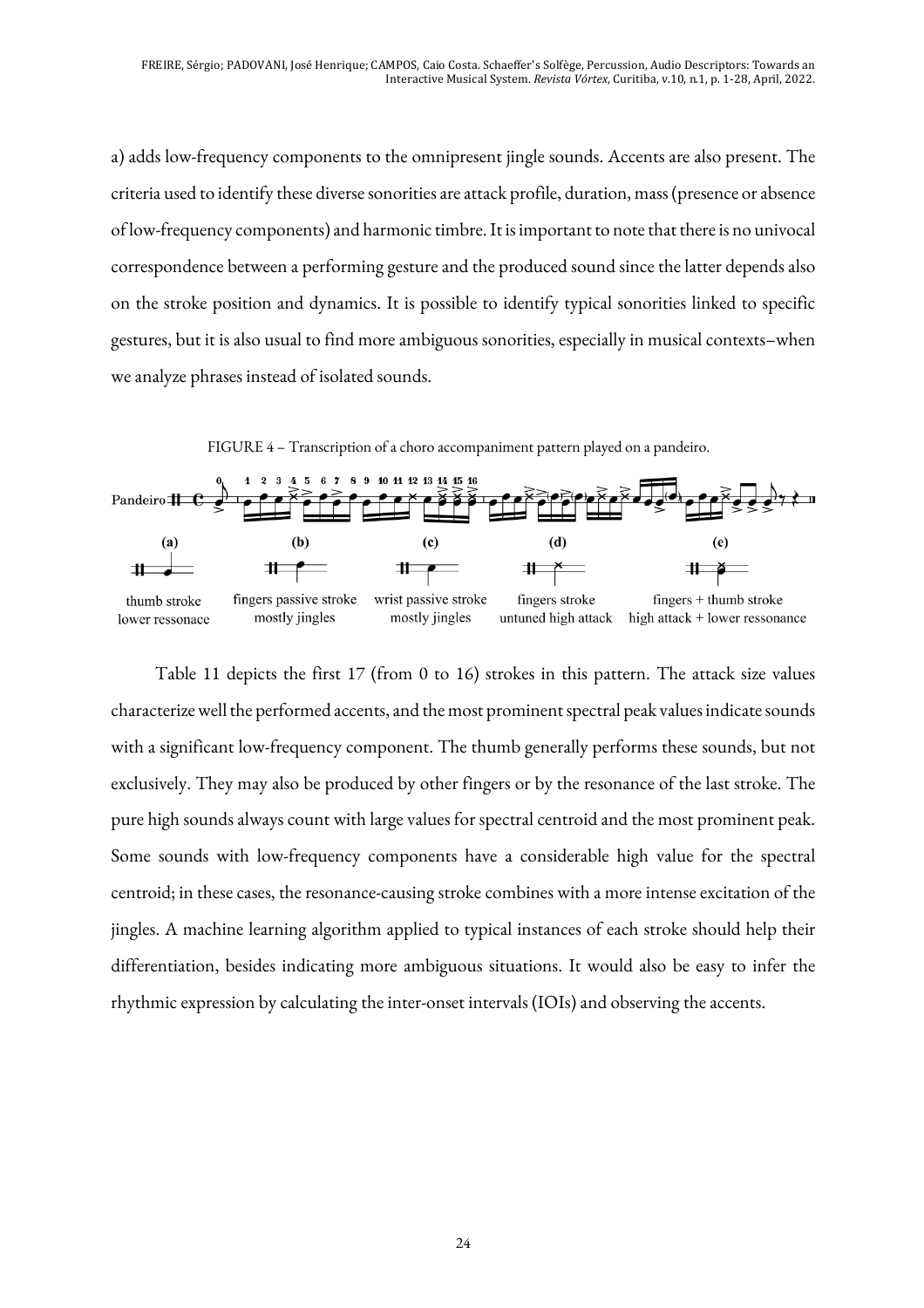|                  |                |                    | attack profile |                 |                 |                 |            |                 |                        |
|------------------|----------------|--------------------|----------------|-----------------|-----------------|-----------------|------------|-----------------|------------------------|
| stroke<br>number | stroke<br>type | attack<br>size(dB) | flatness       | temp.<br>centr. | temp.<br>spread | spec.<br>centr. | <b>MPP</b> | spec.<br>region | $\Delta$ peaks<br>(mc) |
| $\boldsymbol{0}$ | a              | 48                 | 0.67           | 0.49            | 0.29            | 58.84           | 47.9       | $1.26 \pm 1.22$ | $83.40 \pm 11.78$      |
| 1                | a              | 42                 | 0.37           | 0.18            | 0.22            | 92.67           | 62         | $2.52 \pm 2.50$ | $81.13 \pm 11.72$      |
| $\overline{2}$   | $\mathbf b$    | 27                 | 0.62           | 0.13            | 0.28            | 119.21          | 107.8      | $6.60 \pm 0.80$ | $45.88 \pm 34.88$      |
| 3                | $\mathbf c$    | 36                 | 0.49           | 0.15            | 0.24            | 118.34          | 73.1       | $6.55 \pm 1.34$ | $83.07 \pm 9.88$       |
| $\overline{4}$   | ${\bf d}$      | 44                 | 0.27           | 0.17            | 0.17            | 109.19          | 75.1       | $5.00 \pm 2.77$ | $75.63 \pm 21.07$      |
| 5                | a              | 45                 | 0.73           | 0.34            | 0.33            | 81.77           | 46.4       | $1.27 \pm 1.25$ | $80.07 \pm 5.18$       |
| 6                | $\mathbf b$    | 33                 | 0.77           | 0.19            | 0.30            | 104.12          | 46.2       | $3.45 \pm 2.95$ | $82.00 \pm 4.14$       |
| 7                | a              | 47                 | 0.82           | 0.49            | 0.35            | 71.59           | 46.3       | $1.50 \pm 1.66$ | $80.22 \pm 6.53$       |
| $\,$ 8 $\,$      | $\mathbf b$    | 30                 | 0.66           | 0.16            | 0.27            | 85.06           | 46.3       | $3.18 \pm 2.89$ | $87.67 \pm 13.46$      |
| 9                | a              | 44                 | 0.40           | 0.19            | 0.21            | 95.79           | 49.6       | $1.00 \pm 0.00$ | $79.20 \pm 8.31$       |
| 10               | $\mathbf b$    | 28                 | 0.71           | 0.15            | 0.32            | 116.01          | 87.6       | $6.57 \pm 1.31$ | $72.45 \pm 24.70$      |
| 11               | C              | 31                 | 0.59           | 0.16            | 0.28            | 118.38          | 90.4       | $6.7 \pm 0.71$  | $47.75 \pm 36.09$      |
| 12               | d              | 35                 | 0.43           | 0.14            | 0.20            | 103.92          | 66.9       | $4.17 \pm 2.94$ | $77.26 \pm 21.04$      |
| 13               | $\mathbf c$    | 34                 | 0.50           | 0.14            | 0.27            | 111.82          | 90.9       | $5.91 \pm 2.31$ | $79.02 \pm 16.63$      |
| 14               | $\mathbf e$    | 44                 | 0.83           | 0.41            | 0.35            | 70.32           | 46.4       | $1.00 \pm 0.00$ | $79.00 \pm 4.74$       |
| 15               | $\mathbf e$    | 45                 | 0.85           | 0.42            | 0.35            | 67.77           | 46.3       | $1.00 \pm 0.00$ | $79.04 \pm 9.16$       |
| 16               | e              | 45                 | 0.76           | 0.39            | 0.32            | 72.37           | 46.4       | $1.00 \pm 0.00$ | $79.96 \pm 9.00$       |

TABLE 11 – Selection of descriptors for the 17 strokes of the pandeiro pattern.

#### **7. Final Remarks**

We presented a general overview of the setup, including the theoretical background and the implemented tools. The examples showed that this set of audio descriptors correlates with the Schaefferian criteria applied to percussive sounds and also pointed to the possibility of exploring this analytical framework in real-time interactive situations. Using Rowe's (ROWE, 1993) concept of three stages for the processing chain in interactive musical systems, we have planned how to deal with the first two: sensing and processing. Concerning the sensing stage, we intend to use close miking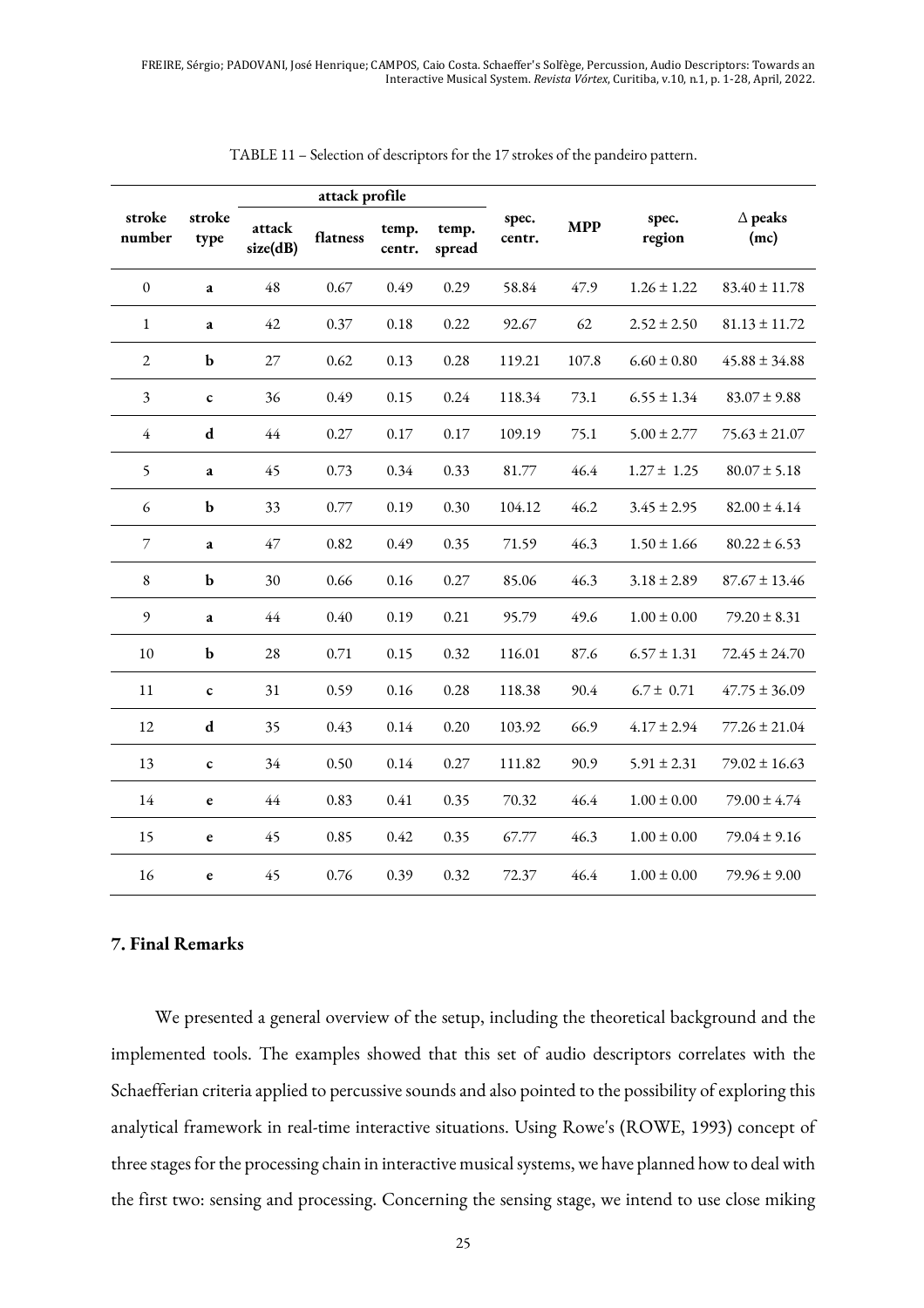and contact pickups for audio acquisition. This option minimizes two common problems in signal processing and interactive performance: the blurring effect of reverberation in analyses based on time slices, the capture of loudspeaker sounds as not desired inputs. A set of pedals and some portable movement sensors complete the planned hardware. The processing phase has to be completed by two additional tools: a more flexible way to select and map data from the estimated descriptors (and statistical results) to different routines in the program and the training of a machine learning process (at present we use Wekinator<sup>8</sup>) to identify contrasting sound criteria or types.

Due to the pandemic, the response phase–as in most interactive systems, founded on electroacoustic and digital technologies–is still waiting for the opportunity for a more continuous and consistent practice with musicians (performers, composers, sound artists), from which many different paths may surge: use of distinct sounds as triggers, use of phrases as musical material to be analyzed and varied, homogeneity (or heterogeneity) of the sound palette, among many others. We hope that soon we will be able to put this setup to use and then refine it according to different usage demands.

# **ACKNOWLEDGMENT**

This work has been supported by the Brazilian research agency CNPq (National Council for Scientific and Technological Development).

# **REFERENCES**

BERNARDES, G.; DAVIES, M.; GUEDES, C. A Pure Data Spectro-Morphological Analysis Toolkit for Sound-Based Composition. In: EAW2015 - INTERNATIONAL CONGRESS FOR ELECTROACOUSTIC MUSIC - ELECTROACOUSTIC WINDS 2015, 2015, Aveiro. *Proceedings*... Aveiro: Proceedings of the eaw2015, 2015. p. 31–38.

CHION, Michel. *Guide des Objets Sonores*. Paris: Buchet/Chastel, 1983.

DI SCIPIO, Agostino. The Politics of Sound and the Biopolitics of Music: Weaving Together Sound-Making, Irreducible Listening, and the Physical and Cultural Environment. *Organised Sound*, v. 20, n. 3, p. 278–289, dec. 2015.

<sup>8</sup> http://www.wekinator.org/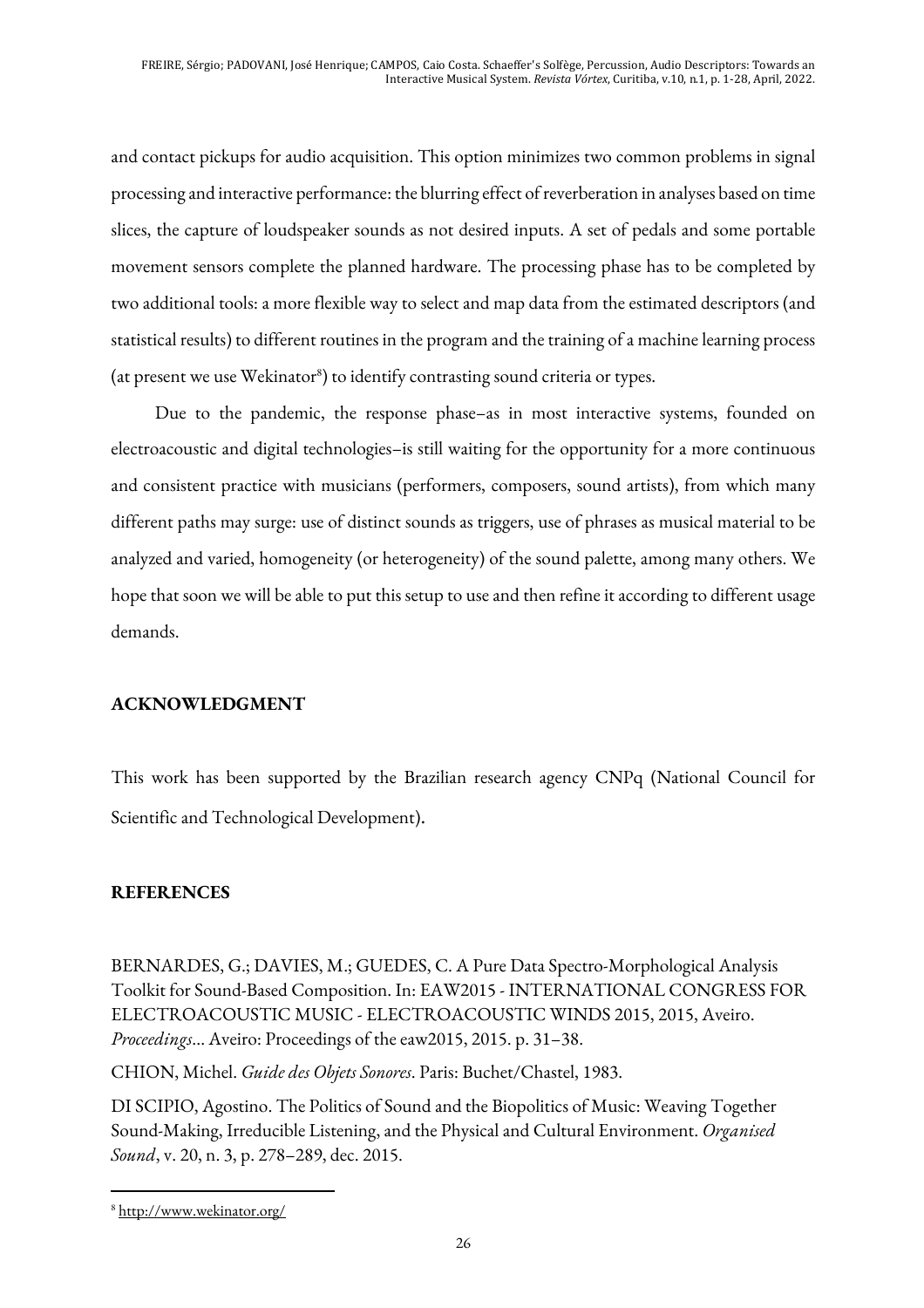GIESELER, W.; LOMBARDI, L.; WEYER, R. *Instrumentation in der Musik des 20. Jahrhunderts: Akustik, Instrumente, Zusammenwirken*. Celle: Moeck Verlag, 1985.

GODØY, Rolf Inge. Perceiving Sound Objects in the Musique Concrète. *Frontiers in Psychology*, v. 12, 2021. Available at: <https://www.frontiersin.org/articles/10.3389/fpsyg.2021.672949/full>. Access: 7 jun. 2021.

HELLER, Eric Johnson. *Why you hear what you hear: an experiential approach to sound, music, and psychoacoustics*. 2013.

PEETERS, G. *et al.* The Timbre Toolbox: Extracting Audio Descriptors from Musical Signals. *The Journal of the Acoustical Society of America*, v. 130, n. 5, p. 2902–2916, nov. 2011.

PEETERS, Geoffroy; DERUTY, Emmanuel. Sound Indexing Using Morphological Description. *IEEE Transactions on Audio, Speech, and Language Processing*, v. 18, n. 3, p. 675–687, mar. 2010.

PUCKETTE, Miller S; APEL, Theodore; ZICARELLI, David D. Real-time Audio Analysis Tools for Pd and MSP. In: INTERNATIONAL COMPUTER MUSIC CONFERENCE, 1998, San Francisco. *Proceedings*... San Francisco, 1998. p. 109–112.

RICARD, Julien. *Towards Computational Morphological Description of Sound*. 2004. Doctorate – Universitat Pompeu Fabra, Barcelona, 2004.

ROWE, Robert. *Interactive music systems: machine listening and composing*. Cambridge: MIT press, 1993. Available at: <http://dl.acm.org/citation.cfm?id=530519>. Access: 16 jun. 2014.

SCHAEFFER, Pierre. *Traité des Objets Musicaux*. Paris: Éditions du Seuil, 1966.

SCHAEFFER, Pierre. *Treatise on Musical Objects: Essays Across Disciplines*. Translated by Christine North; John Dack. Oakland, California: University of California Press, 2017.

SERRA, Xavier; SMITH, Julius. Spectral Modeling Synthesis: A Sound Analysis/Synthesis System Based on a Deterministic Plus Stochastic Decomposition. *Computer Music Journal*, v. 14, n. 4, p. 12–24, 1990.

SETHARES, William A. *Tuning, Timbre, Spectrum, Scale*. London: Springer, 2005. Available at: <http://public.eblib.com/EBLPublic/PublicView.do?ptiID=303730>. Access: 15 may. 2013.

SODDELL, Thembi. The Acousmatic Gap as a Flexile Path to Self-Understanding: A case for experiential listening. *Organised Sound*, v. 25, n. 3, p. 344–352, dec. 2020.

SOLOMON, Samuel Z. *How to Write for Percussion: a Comprehensive Guide to Percussion Composition*. 2nd. ed. New York: Oxford University Press, 2016.

VALLE, Andrea. Schaeffer Reconsidered: a Typological Space and its Analytical Applications. *Analitica*, v. 8, n. 1, p. 1–15, 2015.